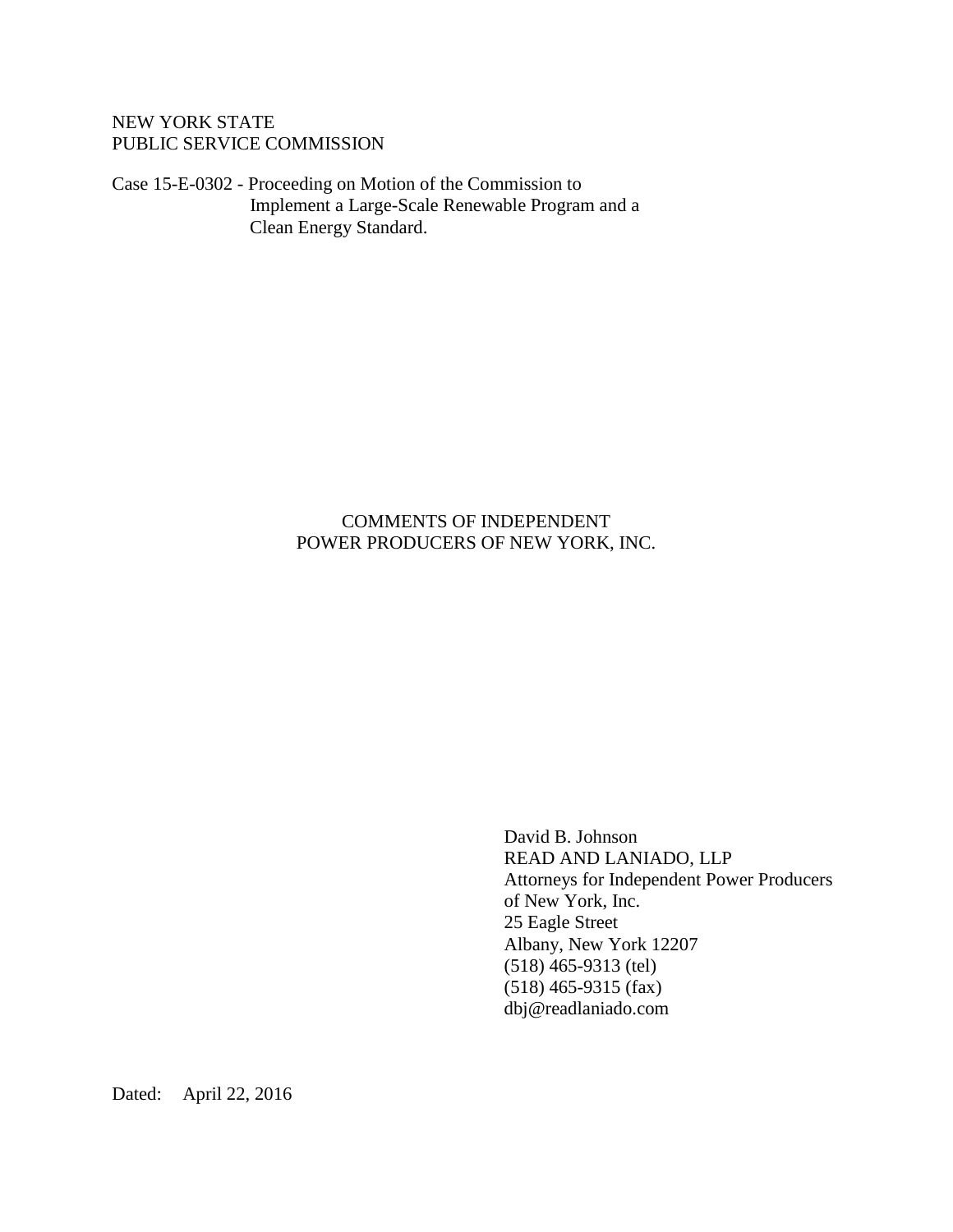#### NEW YORK STATE PUBLIC SERVICE COMMISSION

Case 15-E-0302 - Proceeding on Motion of the Commission to Implement a Large-Scale Renewable Program and a Clean Energy Standard.

## COMMENTS OF INDEPENDENT POWER PRODUCERS OF NEW YORK, INC.

On January 26, 2016, the Staff of the Department of Public Service ("DPS") filed its *Staff White Paper on Clean Energy Standard* ("White Paper") with the New York State Public Service Commission ("Commission") in the expanded form of the above-captioned case. The Commission initiated this case, limited in its original form to addressing renewable resources, upon the filing by the New York State Energy Research and Development Authority ("NYSERDA") of its report entitled *Large-Scale Renewable Energy Development in New York: Options and Assessment* ("NYSERDA Report") with the Commission on June 1, 2015. The NYSERDA Report examined the benefits and drawbacks of a series of options to serve as the model for the continued development and procurement of large-scale renewable ("LSR") energy resources.

On December 2, 2015, the Governor directed DPS Staff to develop a Clean Energy Standard ("CES") "to cost effectively and efficiently achieve our environmental objective of reducing carbon emissions 40% by 2030," which may be accomplished by mandating that 50% of all electricity used in the State must be generated from renewable energy resources by 2030 ("50 by 30 mandate") as identified in the 2015 State Energy Plan ("SEP"). On January 21, 2016, the Commission expanded the scope of the LSR proceeding to encompass the CES, and it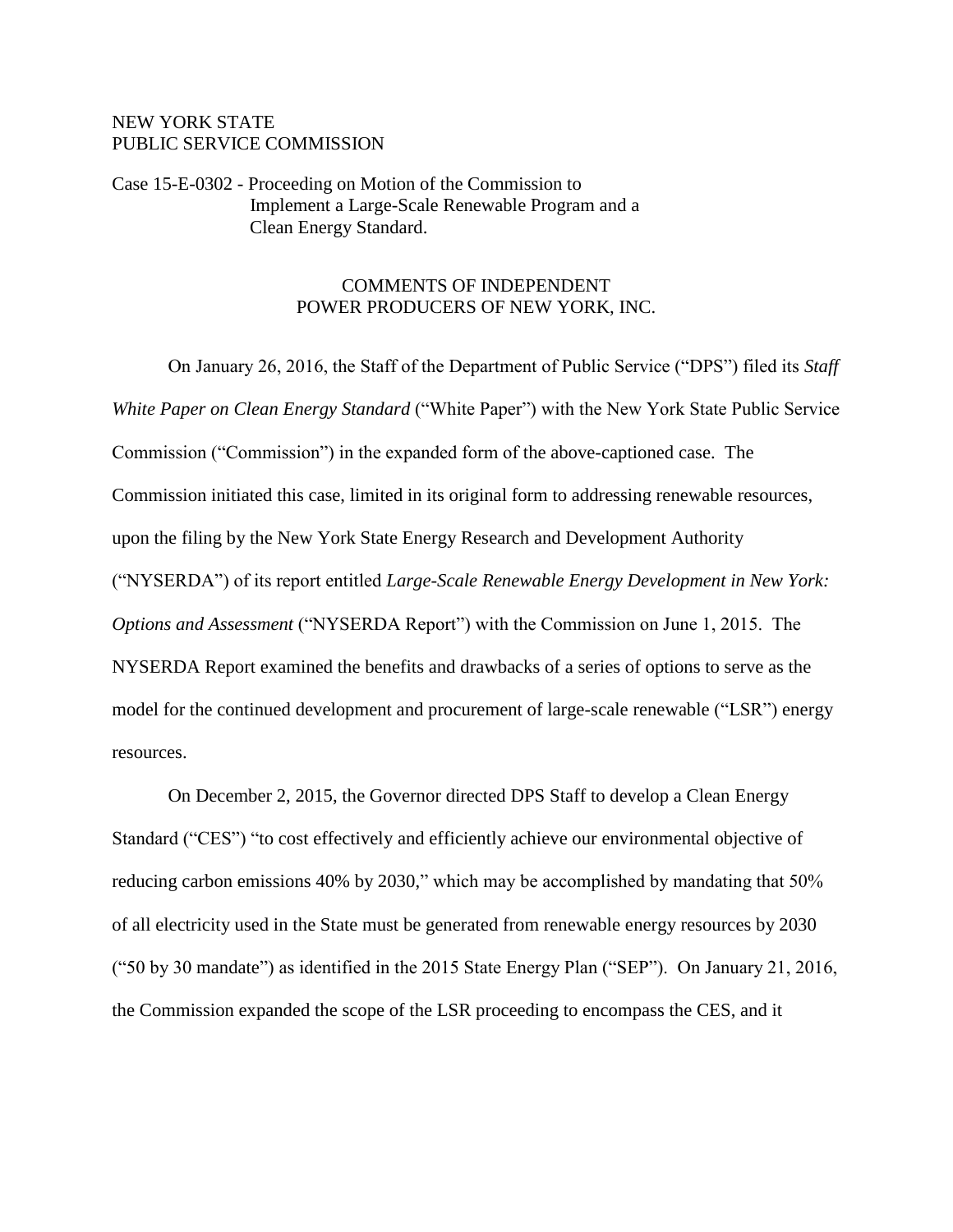ordered Staff to develop a White Paper for stakeholder comment which would form the basis for Staff to propose a CES program to the Commission to consider at its June 2016 session.<sup>1</sup>

In its White Paper, Staff makes a variety of recommendations that are intended to meet the 50 by 30 mandate. Staff states that the SEP's goals are some of the most ambitious clean energy targets in the country, will require "concerted action across a range of issues," and must be addressed "with the paramount concern of maintaining customer interests."<sup>2</sup> These targets, which include the 50 by 30 mandate, a 40% reduction in greenhouse gas emissions from 1990 levels by 2030, and 600 trillion Btu in energy efficiency gains by 2040, are intended to drive the State towards the longer-term goal of decreasing greenhouse gas (including carbon dioxide ("carbon")) emissions from all sources within the State by 80% below 1990 levels by 2050. Per Staff, interim goals would be set to produce year-over-year carbon reductions leading to the 40% carbon emission reduction by 2030, which level would then be maintained under the CES program for the foreseeable future. In addition to meeting the 50 by 30 mandate, Staff makes proposals in the White Paper that are intended to achieve other policy objectives, including supporting the construction of new renewable generation in New York, preventing "backsliding" by supporting existing non-emitting renewable and certain existing non-emitting nuclear resources, and promoting the progress of the Commission's Reforming the Energy Vision ("REV") market objectives to encourage consumer-oriented, market-based solutions to expand the development of distributed energy resources ("DER").

<sup>&</sup>lt;sup>1</sup> Case 15-E-0302, *In the Matter of the Implementation of a Large Scale Renewable Program*, Order Expanding Scope of Proceeding and Seeking Comments (Jan. 21, 2016).

 $2$  White Paper at 1–2.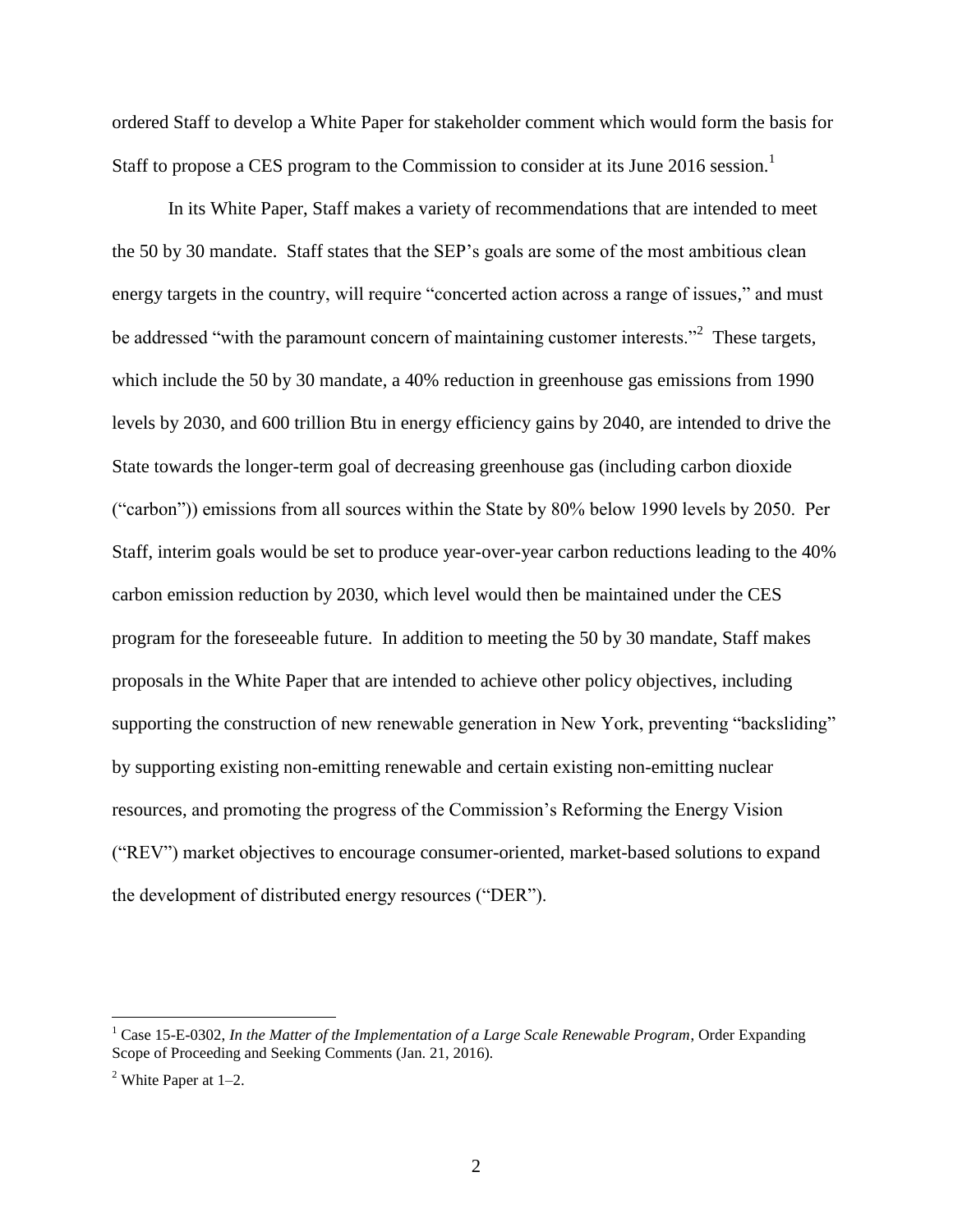Pursuant to the Secretary's CES Notices, Independent Power Producers of New York, Inc. ("IPPNY") hereby submits its comments on the White Paper.<sup>3</sup> IPPNY is a not-for-profit trade association representing the independent power industry in New York State. Its members include nearly 100 companies involved in the development, operation, and ownership of electric generating facilities and the marketing and sale of electric power in New York's electricity markets.<sup>4</sup> IPPNY submitted comments on the NYSERDA Report on August 12, 2015.<sup>5</sup> IPPNY's fundamental interest is in the continued development and enhancement of reliable and efficient integrated regional wholesale competitive electricity markets. With respect to the White Paper, IPPNY's interest lies mainly in ensuring that the Commission's CES and LSR policies are developed in a manner that are consistent with, and do not undermine in any respect, the functioning of non-discriminatory, competitive energy markets in New York and its surrounding regions.

As discussed below, the Commission should take the following actions with respect to Staff's recommendations in its White Paper:

1. The Commission should adopt Staff's proposal that retail load serving entities ("LSEs") be required to supply a defined percentage of their retail loads with supply generated by new and existing renewable resources defined in Appendix C (the "LSE Mandate"). $<sup>6</sup>$  At the same time, the Commission should be consistent with the value it</sup>

<sup>3</sup> Case 15-E-0302, *supra*, Notice Soliciting Comments and Providing for Technical Conference and Public Statement Hearings (Jan. 25, 2016); *see also* Case 15-E-0302, *supra*, Notice of Comment Period for Staff White Paper and Cost Study (Apr. 8, 2016) (collectively, "CES Notices").

<sup>&</sup>lt;sup>4</sup> IPPNY's comments do not necessarily represent the positions of each of its members.

<sup>5</sup> Case 15-E-0302, *supra*, Comments of Independent Power Producers of New York, Inc. (Aug. 12, 2015) ("IPPNY August Comments").

<sup>6</sup> Appendix B contained within the Commission's September 24, 2004 order addresses eligibility under the RPS program. Case 03-E-0188, *Proceeding on Motion of the Commission Regarding a Retail Renewable Portfolio Standard*, Order Regarding Renewable Portfolio Standard (Sept. 24, 2004), Appendix B. The Commission's April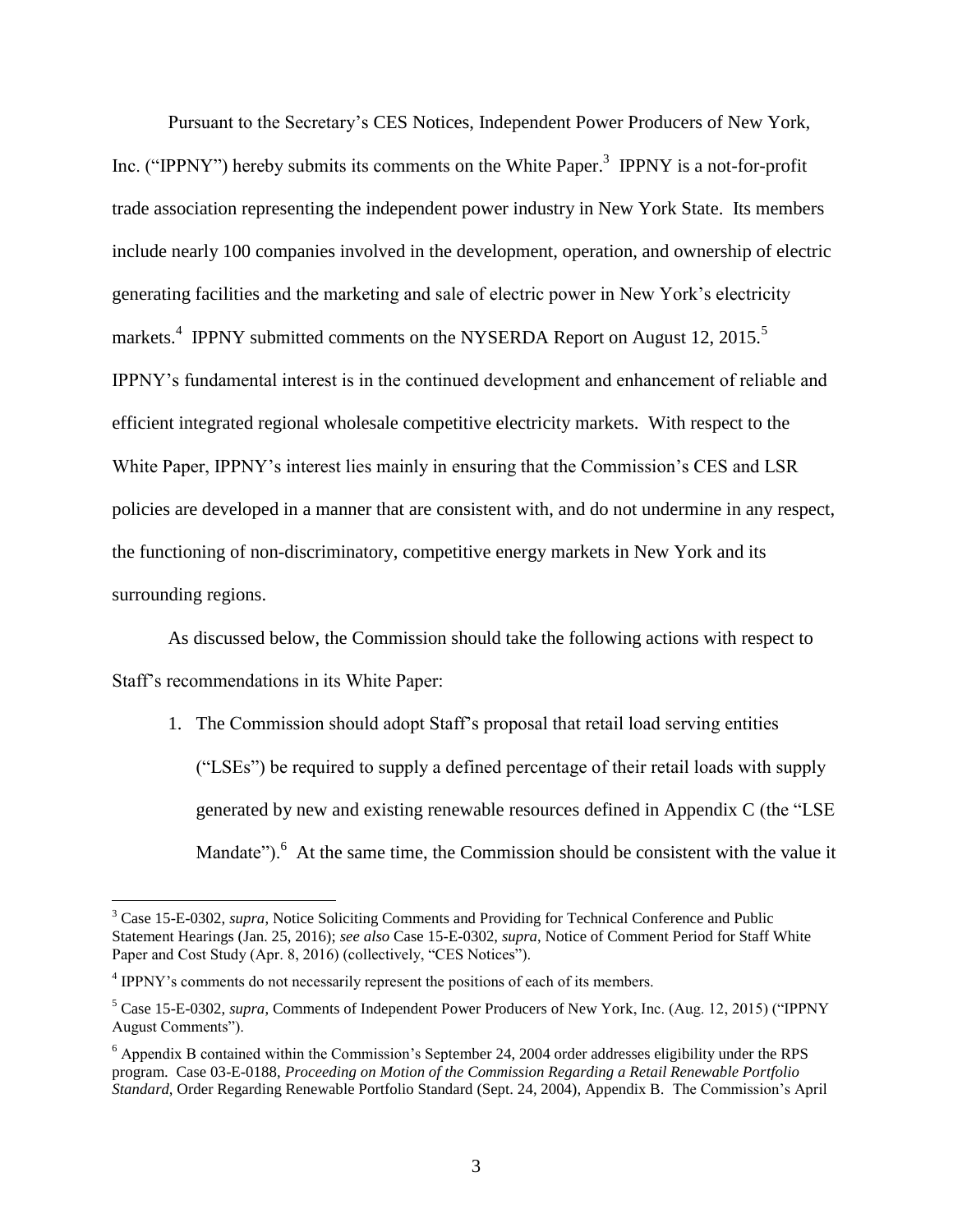places on carbon reduction by also incorporating a market-based approach that internalizes the cost of carbon and other emission allowances in wholesale energy prices and allows zero and low emission resources to benefit from their lower carbon emissions profile, consistent with the SEP's goals.

- 2. If the Commission adopts Staff's recommendation to make out-of-State renewable resources eligible to participate in the CES program, the Commission should clarify that out-of-State resources owned or supported, directly or indirectly, by government entities are not eligible.<sup>7</sup>
- 3. If the Commission adopts an administrative construct in the short term that includes a payment stream to nuclear facilities for the value of their zero carbon emission electric generation, the Commission should provide for the eligibility of all operating nuclear facilities because the value of zero emission credits ("ZEC") to stabilize current carbon emissions today for the system as a whole and to assist the State in meeting its 40% carbon reduction end state is the same whether or not a facility is financially distressed or has completed its license renewal proceeding.

<sup>14, 2005</sup> order allowed for a process to establish eligibility of additional technologies and resources under the RPS program. Case 03-E-0188, *supra*, Order Approving Implementation Plan, Adopting Clarifications, and Modifying Environmental Disclosure Program (April 14, 2005). Consistent with the discussion in IPPNY's August 13, 2015 comments in this Case 15-E-0302, in determining eligibility under the CES program, the State should build upon the list of technologies that are eligible under Appendix B of the Commission's September 24, 2004 order to include other technologies and explicitly to provide equal treatment and opportunity to emerging technologies such as highefficiency linear generators.

 $7$  Of significant concern, in its Cost Study, DPS Staff unilaterally elected to study a "high imports" sensitivity that is predicated upon a 1,000 MW line running from Canada into New York State, the costs of which are assumed to be "100% socialized." Case 15-E-0302, *supra*, Clean Energy Standard White Paper – Cost study (Apr. 8, 2016), at 212 ("Cost Study"). The Commission should prohibit such an approach because clean energy suppliers will not be able to compete on a level playing field, thereby producing inefficient results. Note that unless specifically stated otherwise, IPPNY's simple references to the Cost Study are not intended to convey that IPPNY is opining at this point on the merit of the Cost Study, and IPPNY intends to submit separate comments on the Cost Study by the due date of June 6, 2016.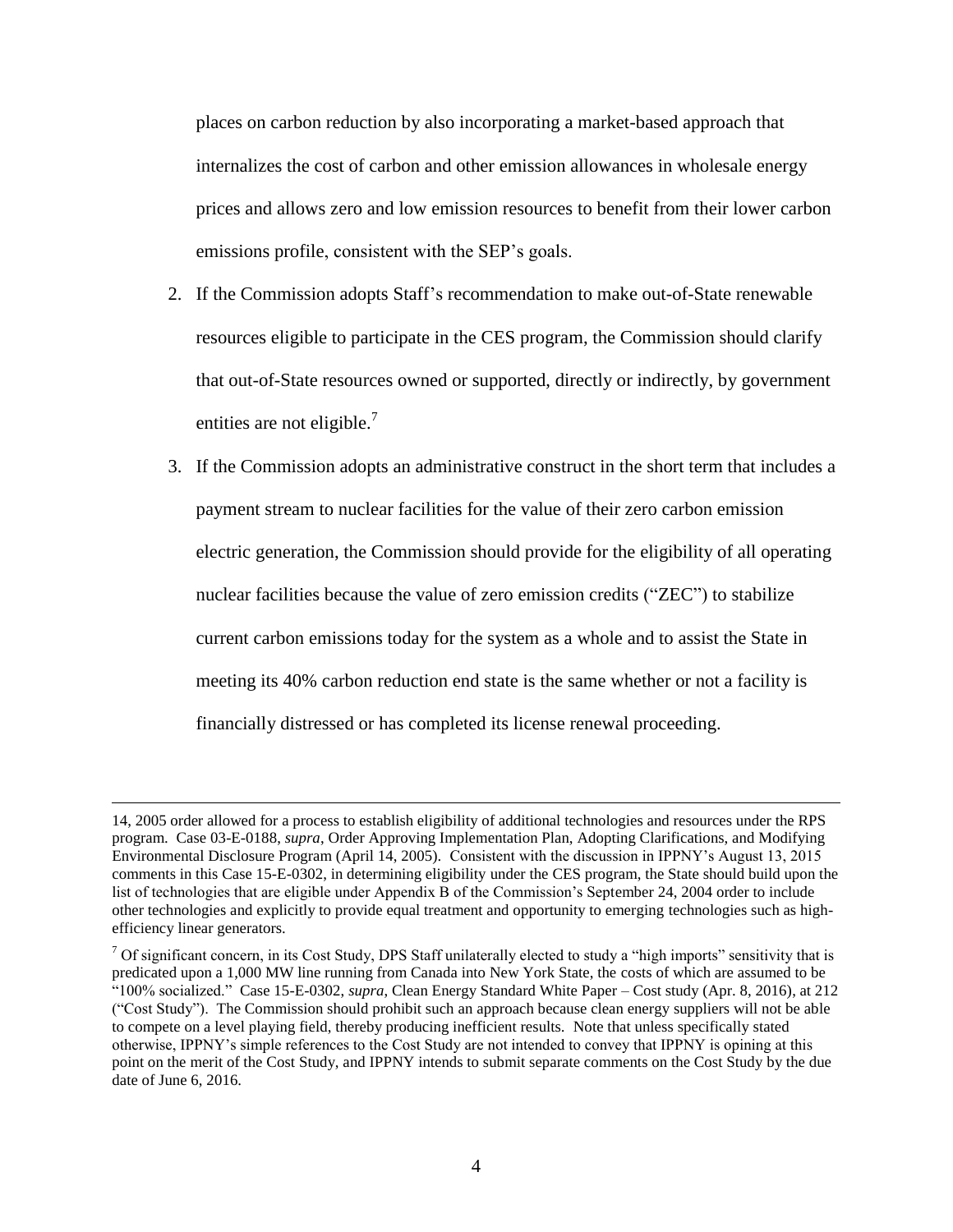4. The Commission should reject Staff's proposal that electric distribution utilities ("EDCs") be required to purchase some or all energy from renewable facilities under bundled power purchase agreements ("PPAs"), because, as IPPNY has long documented, bundled PPAs could insulate LSRs from conducting their operations consistent with competitive market price signals and harm the wholesale competitive electricity market. The Commission should continue to call for renewable energy credits ("RECs") on a fixed price per kWh basis. This approach also would ensure that the future procurement of these resources under the CES program would not begin to cause or contribute to out-of-merit dispatch or otherwise alter the current practice of operating the electric system on the basis of economic dispatch subject to meeting reliability concerns. This approach could include the long-term, REC-only contracts that NYSERDA has executed to date and which Staff recommends NYSERDA continue to execute as long as it is structured to align with implementation of a market-based CES program. No matter which structure is chosen, however, such contracts should include provisions that will ensure that these resources, like their predecessor RPS resources, will continue to have an economic interest in responding to market prices, which is necessary to support market efficiency and reliability. In the IPPNY August Comments, IPPNY questioned the Commission's jurisdiction to order EDCs to enter into contracts with renewable resources to acquire energy at wholesale because the United States Courts of Appeals for the Third and Fourth Circuits held that states are preempted by the Federal Power Act ("FPA") from ordering utilities to sign contracts with wholesale generators that

5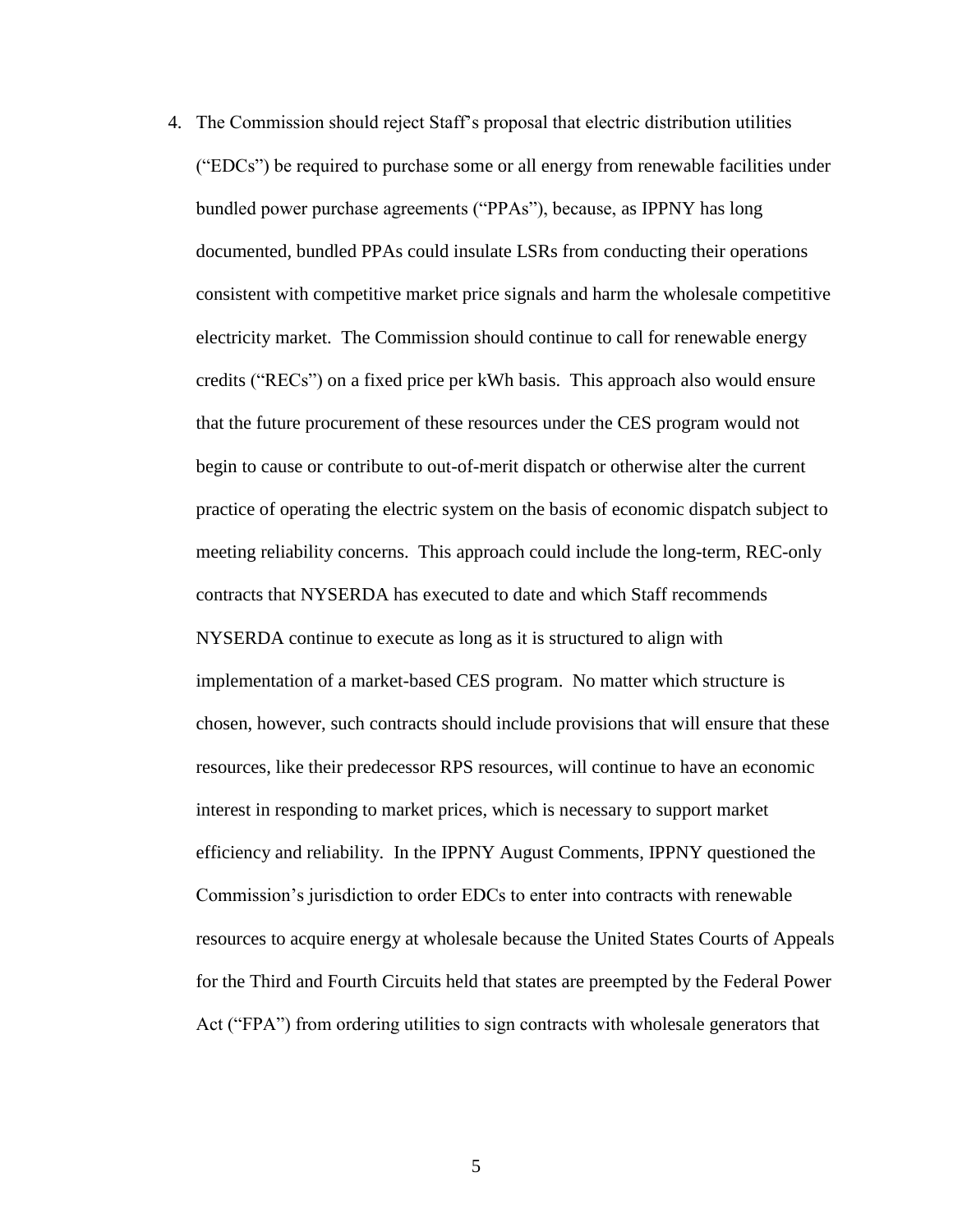establish a wholesale rate.<sup>8</sup> On April 19, 2016, the United States Supreme Court affirmed the decision of the Court of Appeals for the Fourth Circuit.<sup>9</sup> While IPPNY continues to review the Hughes decision and reserves the right to supplement its position in its White Paper reply comments, any administrative construct the Commission adopts for the CES program in the short term to provide incentives to non-emitting resources (not otherwise socialized as per footnote 7) must be structured in a way that is consistent with *Hughes* and it must provide for all non-emitting resources to be eligible to participate in the program applying the same eligibility requirements.

5. The Commission should adopt Staff's recommendation that the Commission continue its long-standing policy generally prohibiting EDCs from owning generation, including renewable generation. The Commission should also prohibit the EDCs' non-regulated affiliates from owning generation in the EDCs' service territories and reject Staff's recommendation that utility-owned generation ("UOG") be permitted in exceptional circumstances consistent with the Commission's DER ruling in its REV Framework Order because the underlying facts and circumstances differ for DER versus renewable resources.<sup>10</sup> Specifically, the Commission's ruling in its REV Framework Order assumed that EDCs would not be able to exercise vertical market

<sup>8</sup> *See PPL EnergyPlus, LLC v. Solomon*, 766 F.3d 241 (3d Cir. 2014); *PPL EnergyPlus, LLC v. Nazarian*, 753 F.3d 467 (4th Cir. 2014). The New York Court of Appeals also held that the Commission is preempted by the FPA from ordering utilities to sign contracts with wholesale generators that are not qualifying facilities under the Public Utility Regulatory Policies Act of 1978. *Consol. Edison Co. of N.Y., Inc. v. Pub. Serv. Comm'n. of N.Y.*, 63 N.Y.2d 424 (1984), *appeal dismissed*, 470 U.S. 1075 (1985).

<sup>9</sup> *Hughes v. Talen Energy Marketing, LLC*, Nos. 14–614, 14–623, 2016 WL 1562481 (Apr. 19, 2016).

<sup>10</sup> Case 14-M-0101, *Proceeding on Motion of the Commission in Regard to Reforming the Energy Vision*, Order Adopting Regulatory Policy Framework and Implementation Plan (Feb. 26, 2015) ("REV Framework Order").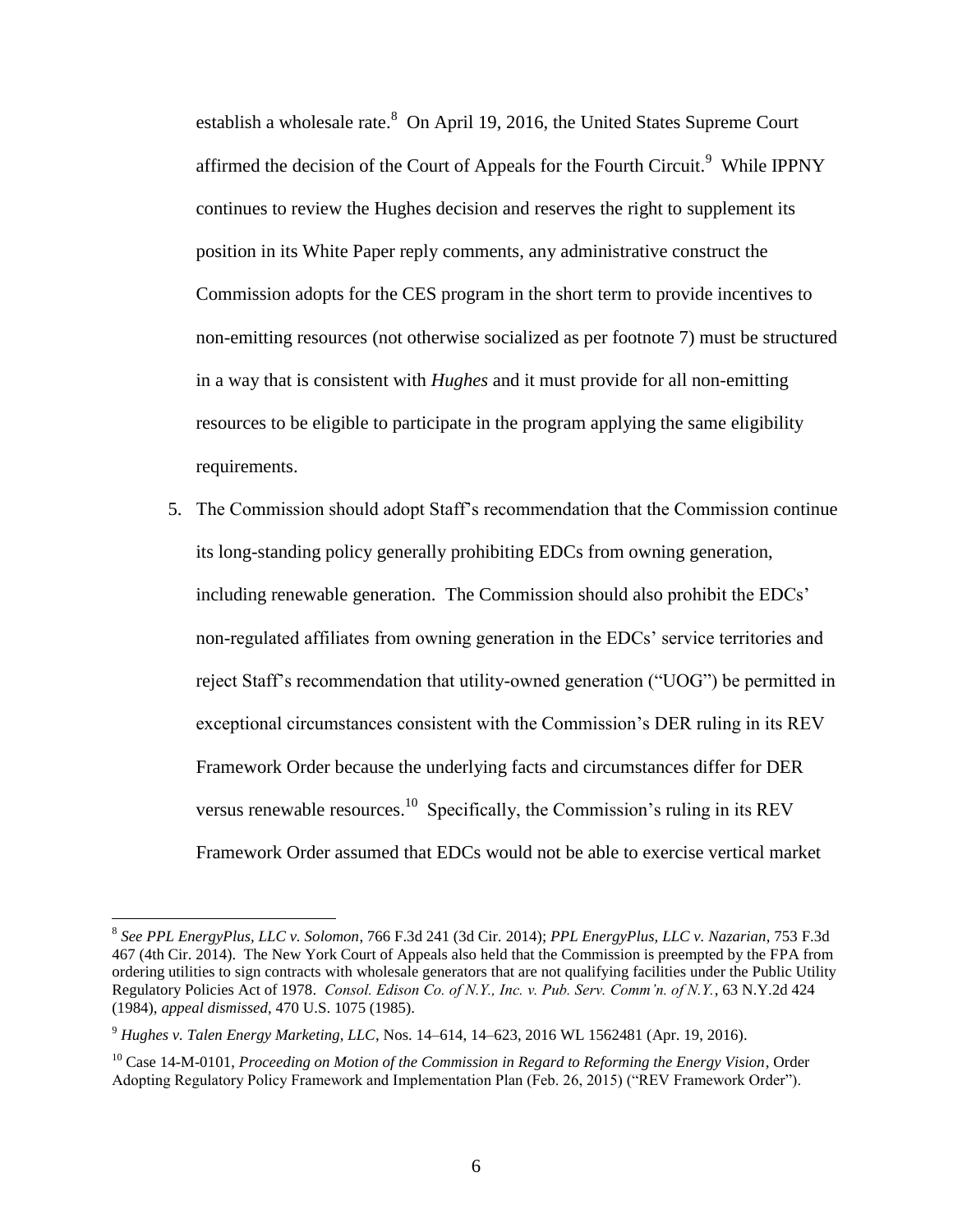power ("VMP") by owning DER because DER does not compete in bid-based markets. In direct contrast, LSRs compete in bid-based markets. Thus, EDC and EDC-affiliate ownership in the LSR context raises a significant threat of VMP that requires the Commission to impose tighter EDC restrictions on LSR ownership than DER ownership.

6. The Commission should not make a decision on the proposals included in the White Paper until the State Resource Planning Study ("SRP Study") that is being conducted jointly by the New York Independent System Operator, Inc. ("NYISO") and the EDCs to examine the effects of various public policies, including the 50 by 30 mandate and the State's compliance with the federal Environmental Protection Agency's ("EPA") Clean Power Plan ("CPP"), is completed. The Commission cannot reasonably be in a position to make sound policy decisions on the major issues before it, which could have significant cost impacts and reliability implications, until it has such relevant information at hand.

In compliance with the January 25 Notice, IPPNY's comments are organized in accordance with the sections and subsections of the White Paper.<sup>11</sup>

# **II.A.1 50 by 30 Goal, Obligation, and Compliance Mechanism Calculating the 50 by 30 Mandate**

In its White Paper, Staff recommends that the CES goals be met by requiring all retail

LSEs, including EDCs serving in their capacity as the commodity provider of last resort, to meet the LSE Mandate.<sup>12</sup> Staff explains that the LSE Mandate is consistent with the RPS approaches

<sup>&</sup>lt;sup>11</sup> IPPNY's silence regarding Staff's recommendations on other topics in the White Paper should not be construed as IPPNY's consent to these recommendations.

<sup>&</sup>lt;sup>12</sup> White Paper at 10.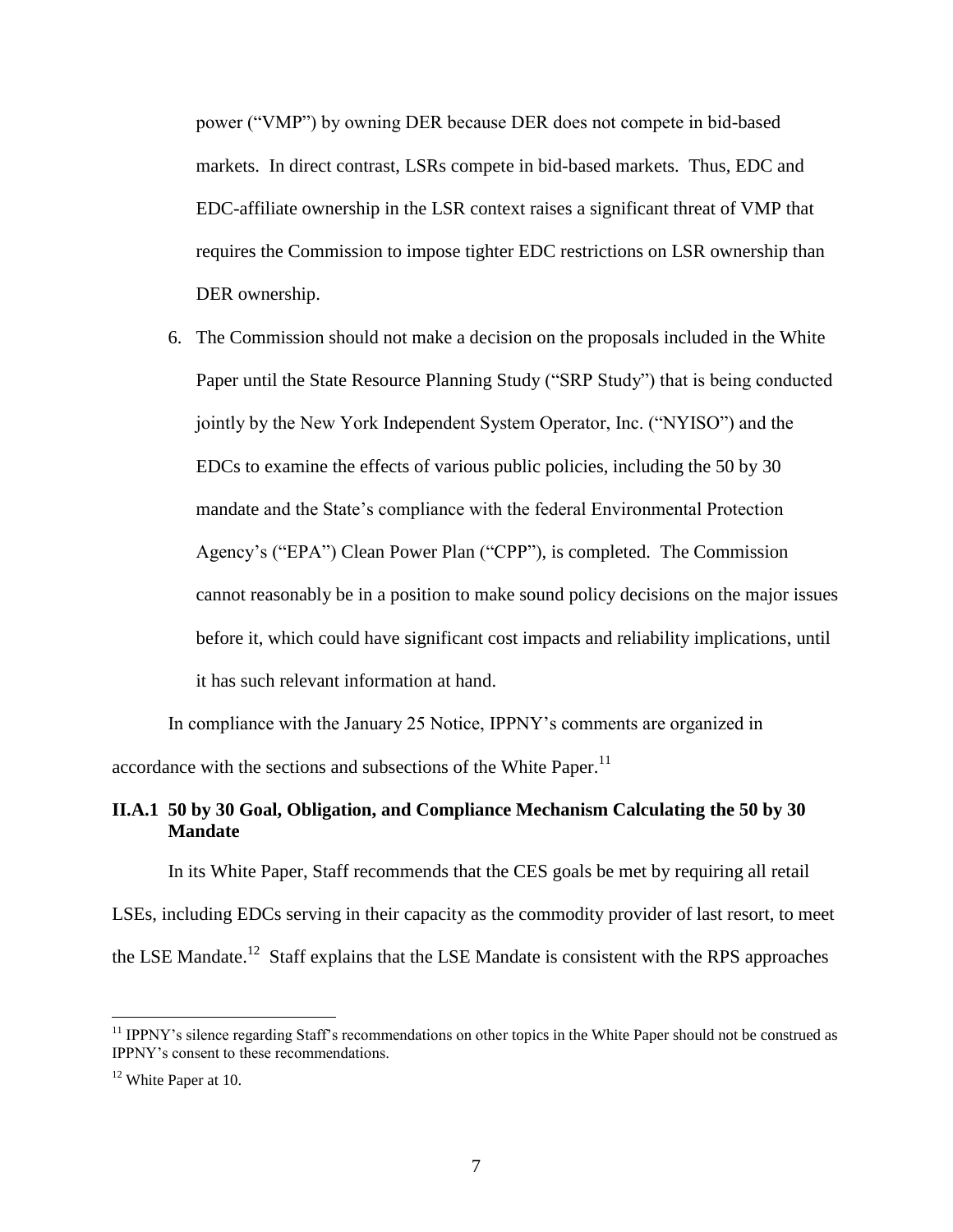in neighboring states and will enable efficient trading among the states to achieve the most costeffective renewable energy portfolio. Staff states that the LSE Mandate serves the important policy goal of placing "compliance costs primarily in the generation supply charges where they are most appropriately applied."<sup>13</sup> Staff further states that, "[s] ince emissions result from generation, emission reductions can best be achieved when their cost is reflected in energy prices."<sup>14</sup>

Staff proposes that LSEs demonstrate compliance with the LSE Mandate by acquiring tradable RECs produced by existing and new eligible renewable resources to meet annual REC goals at prices effectively capped by an Alternative Compliance Payment ("ACP") price."<sup>15</sup> Staff recommends that the Commission perform triennial reviews to establish the annual REC targets on a triennial basis, with goals established for 2017, 2020, 2023, 2026, and 2029. Staff proposes that the Commission only set the goals for 2017 and 2020 and adjust the ACP periodically to reflect the experience of the markets. To incentivize financing, Staff proposes to provide further clarity that, once achieved in 2030, the CES program will be used to maintain the 2030 levels "for a sufficient period."<sup>16</sup> Staff recommends that it provide, in consultation with NYSERDA, an Implementation Plan for review and comment within 30 days after issuance of the Commission's order in this proceeding addressing these and other issues.<sup>17</sup>

Subject to the two considerations set forth below, IPPNY supports, as an interim measure, Staff's proposal to shift the procurement model away from the existing non-binding

 $\overline{a}$ <sup>13</sup> *Id.*

 $^{14}$  *Id.* at 11.

<sup>15</sup> *Id.* at 14.

<sup>16</sup> *Id.* at 25.

 $17$  No time frame is provided for the Implementation Plan to be put into place, although the White Paper specifies that ZEC payments would begin April 1, 2017.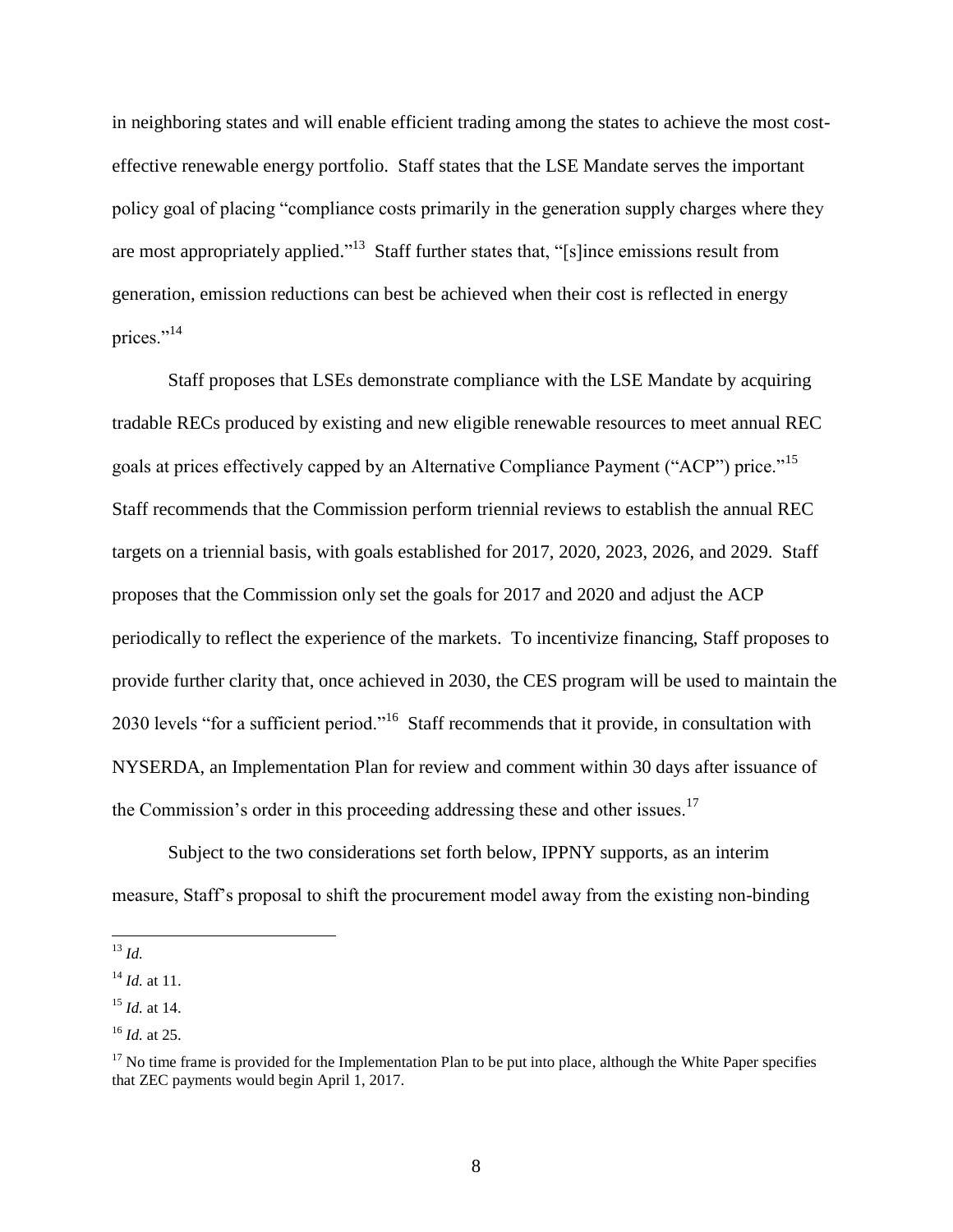centralized approach to an administrative construct where binding compliance obligations are placed on LSEs subject to an ACP cap based on Commission-established annual goals. The LSE Mandate will send a clear signal to LSR developers and operators of New York's commitment to compensate clean energy suppliers for the value of the service they are providing to the system, which will encourage investment in project development and operations to meet the Commission's goals in a timely manner and ensure that consumer expenditures are bounded by the Commission's ACP cap. For the CES program to efficiently and cost-effectively meet the identified carbon reductions, participation should be open to all existing and new, low and zero emission resources on equal terms. IPPNY supports Staff's proposal that existing renewable resources be eligible to participate in the CES program as it will help ensure that existing progress towards the State's goal is maintained and that associated investment is retained in a viable and sustainable manner in the State. IPPNY also supports Staff's recommendation that the Commission perform triennial reviews to determine future targets and necessary adjustments to the ACP cap to reflect changing market conditions.

Adoption of Staff's proposal must be guided by two considerations. First, as the 50 by 30 mandate will dramatically increase the level of intermittent renewable resources that will be relied upon to serve load, it is also critically important that the Commission study the potential impacts and costs of this level of renewable generation on the electric grid, as well as the ability and cost of any modifications that are necessary to protect the reliability of the electric system. IPPNY understands that Staff has asked the NYISO and the EDCs to conduct the SRP Study to examine the effects of various public policies, including the 50 by 30 mandate and the State's compliance with the EPA's CPP, but that this study will not be completed until August 2016. The Commission's suggestion that it will issue a ruling on the White Paper at its June session,

9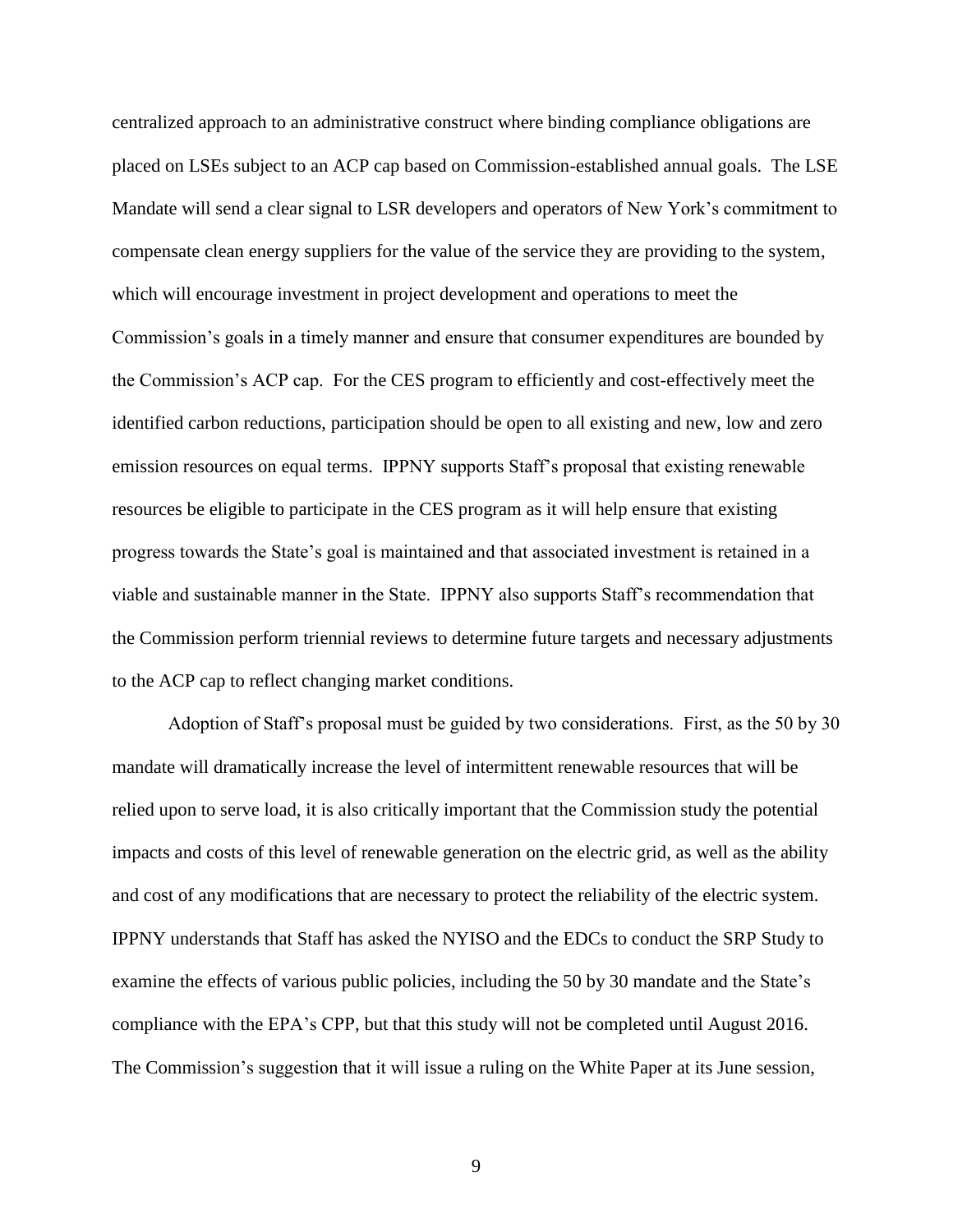two months before completion of the SRP study, puts the proverbial cart before the horse. The Commission should not make major policy decisions that could have significant cost impacts and reliability implications until it has all relevant facts before it, particularly given the fact that the base case and sensitivity case results have yet to be issued, and, thus, there is no study information available at this juncture.<sup>18</sup> Indeed, in light of the Commission's subsequent proposal to use a temporary maintenance tier-type contract approach as an interim measure for addressing—to the extent possible—more immediate timing considerations that a subset of nuclear resources may be facing, a rush to judgment in the main CES case is all the more illadvised.

Second, it is critical that the State have a consistent carbon price signal to ensure that resources are economically dispatched, foster needed investment to attract new, and retain existing, renewable and other low or non-emitting energy resources, and encourage efficiency improvements in all existing resources that help lower emission rates. All resources (both at the wholesale level through market-based programs that internalize the price of carbon in energy prices and LSR programs and at the distribution level as a result of the implementation of REV's outcomes) should see the same carbon price signal to promote efficient operation of and investment in clean energy sources. While IPPNY supports Staff's proposed LSE Mandate as a short-term measure to meet CES goals, the Commission's goal should be to promote reduced carbon emissions from the entire generation portfolio—as well as in other sectors of the economy—and to provide incentives for facilities to make improvements that reduce their emission rate of carbon/MWh below their historical rates. Thus, while moving forward with the

<sup>18</sup> *See* Leka Gjonaj, *New York State Resource Planning Analysis*, DPS (Jan. 27, 2016),

http://www.nyiso.com/public/webdocs/markets\_operations/committees/mc/meeting\_materials/2016-01- 27/Agenda%2004\_NYSDPS%20SRP%20Presentation.pdf (presentation to the NYISO Management Committee base case and sensitivity case results which were to have been issued in February and March, respectively).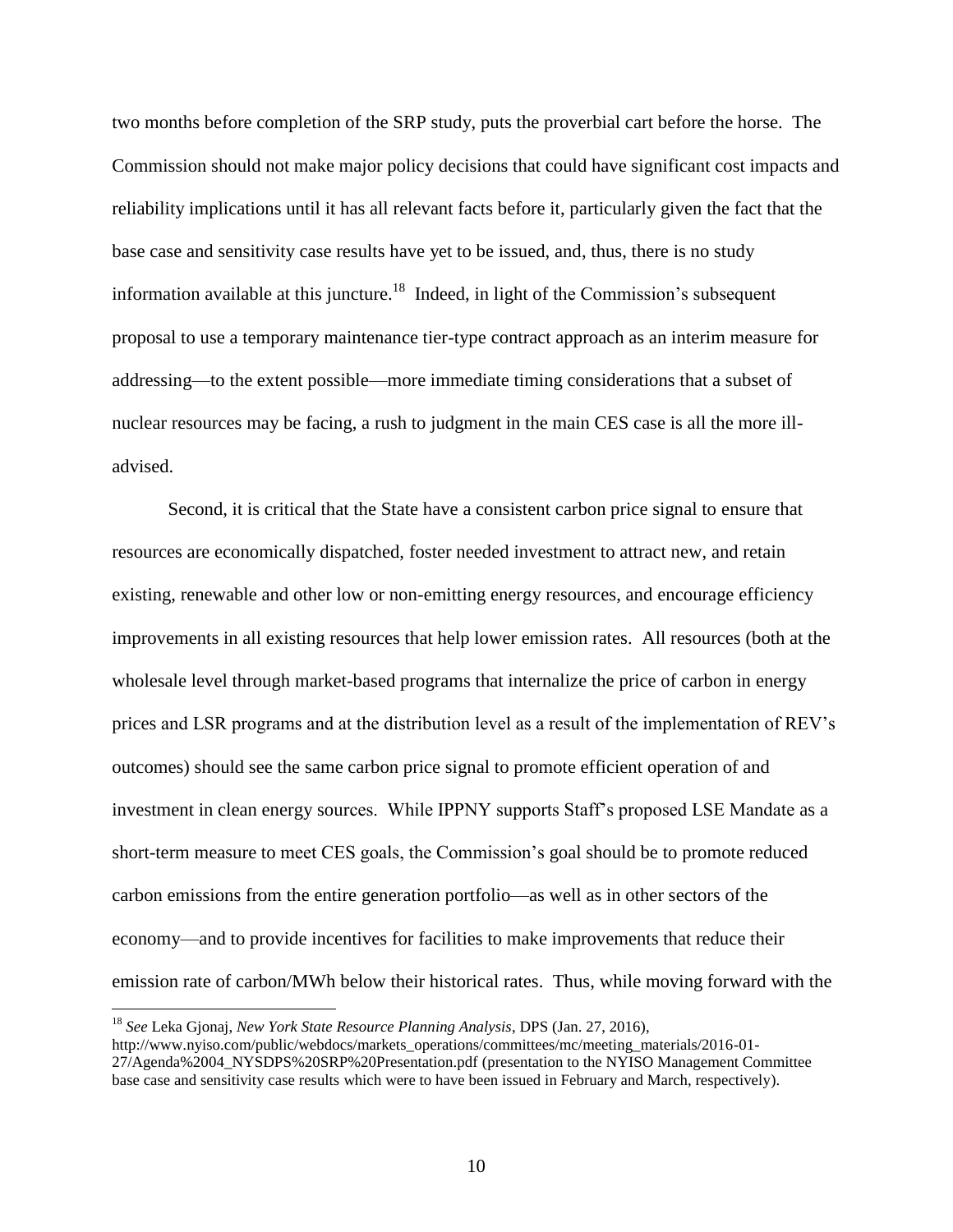CES as an interim measure in the short term, the Commission should at the same time adopt a market-based approach that provides a single, market-wide carbon price by internalizing the value of carbon in wholesale energy prices.<sup>19</sup> IPPNY further encourages the Commission to recognize the importance of pursuing cost-effective opportunities for carbon reductions in other sectors of the economy (*e.g.*, transportation and buildings), many of which may prove to be lower cost, more effective, and less prone to unintended, negative consequences than overreliance on carbon reductions from the electric power sector.

The NYISO energy markets properly allow market participants to reflect the cost of carbon emission allowances, as well as other monetized environmental emissions, into their marginal cost of energy production, providing some relative benefit to low or zero emissions energy sources. This approach establishes a visible value for low or zero emission sources, creating an efficient and cost-effective means for all producers and consumers to factor the cost of emissions into economic decision-making in ways that spur innovation, minimize the cost of controlling emissions, maintain electricity system reliability, and work in harmony with the least cost dispatching principles that are critical to the operation of the wholesale competitive electricity markets.

While Staff correctly recognizes that "emission reductions can best be achieved when their cost is reflected in energy prices,"<sup>20</sup> its proposal does not actually incorporate the value of emissions reductions into energy prices. Instead, it simply slides the individualized per kWh assessment from being collected as a surcharge on all EDC bills to being captured as a surcharge on commodity bills collected by LSEs. Failing to pay resources for the value of carbon

 $<sup>19</sup>$  IPPNY acknowledges that the State participates with other states in the Regional Greenhouse Gas Initiative</sup> ("RGGI"), which is the sole State program intended to internalize the value of carbon in energy prices.

<sup>20</sup> White Paper at 11.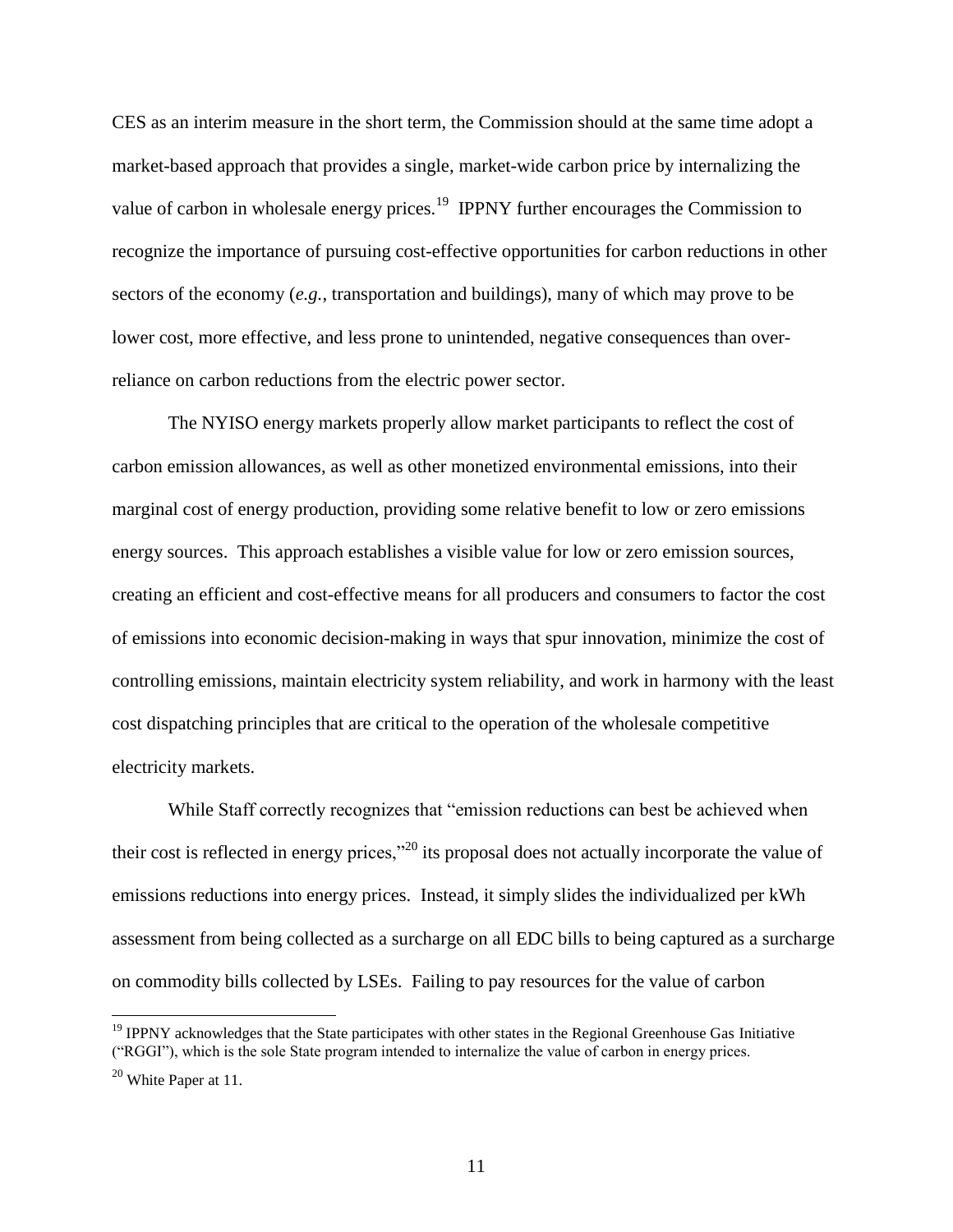emissions reductions as an actual component of the competitive electricity market price itself distorts market outcomes by sending incorrect signals to the units that receive all their revenues from the market.

Further, Staff's proposed LSE Mandate ultimately may result in compensatory carbon increases across the remainder of the States that participate in RGGI. Any reduction in carbon emissions in New York resulting from the CES may simply allow greater emissions in other RGGI states as generators in other states could purchase the allowances that New York generators would have otherwise purchased. New York could avoid this result by reducing the amount of allowances made available for sale through RGGI to prevent generators in other states buying them and compensating for the CES-based carbon reductions in New York. However, there is nothing in the White Paper indicating that the State will reduce its allocation of RGGI allowances or seek to reduce the region-wide level of RGGI allowances. Nor does the Cost Study reflect this strategy as a cost of the CES program. The reduction in the RGGI allowance clearing price as a result of a surplus of allowances (if the RGGI program is not changed by the RGGI states to reduce the amount of RGGI allowances offered for sale by New York to reflect lower emissions in New York arising from an increase in non-emitting resources under the CES program) would also worsen the failure to internalize the true cost of the carbon emissions reductions by all types of electric generating facilities in market prices. In contrast, pursuing the emissions reductions through a cap and trade program would result in an appropriately higher valuation for carbon allowances and increased revenues for New York from the sale of allowances.

#### **II.A.2 Eligibility and Tiers**

12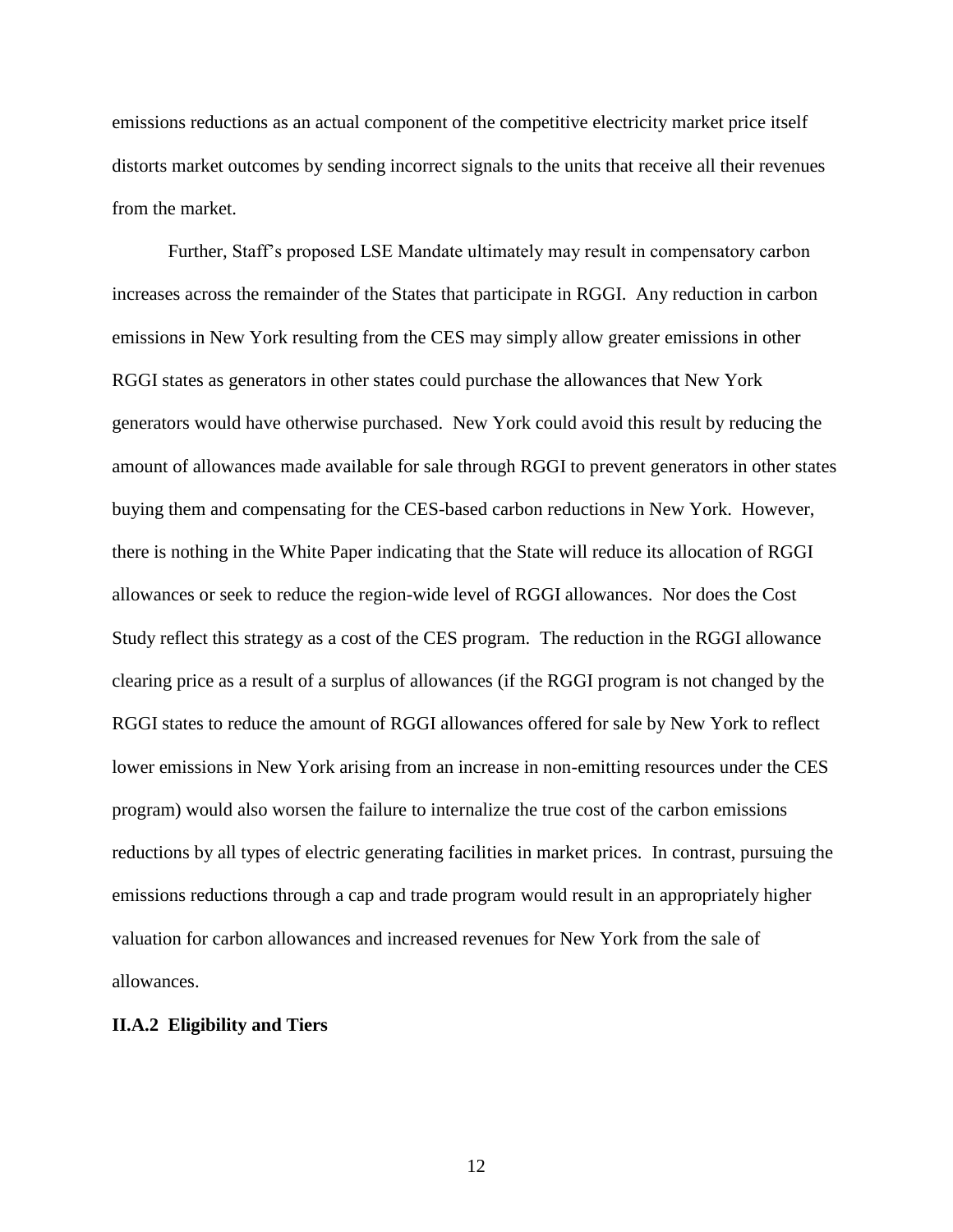To reduce compliance costs for LSEs and consumers, Staff recommends that the Commission allow renewable generation deliverable to the NYISO's control area to be eligible to participate in the CES program so long as out-of-State resources obtain the necessary transmission rights to deliver their power into New York. If the Commission adopts Staff's recommendation, the Commission should clarify that out-of-State resources owned or supported, directly or indirectly, by government entities are not eligible to participate in the CES program. At the Commission's February 26, 2016 Technical Conference, Staff stated that they view largescale Canadian hydro as a qualifying resource under the White Paper. As IPPNY repeatedly has demonstrated, New York should not adopt policies that could lead to New York State electricity consumers subsidizing—or providing an outlet for the product of—foreign governments' efforts to build massive energy facilities. Government-owned projects, or projects whose costs are socialized, should not be eligible to participate in the CES program. Allowing a project subsidized by a foreign government, directly or indirectly, to compete with merchant projects raises the same unlevel playing field dynamic as UOGs described below, and, thus, should be proscribed for the same reasons.<sup>21</sup> Moreover, such massive, large-scale hydro projects are enormous construction projects at distant locations far from New York and create vast carbon footprints during such construction that would undermine the very goals the CES was intended to achieve.

#### **II.B. Nuclear Tiers/II.C. The Role of Long-Term Contracting Mechanisms**

 $\overline{a}$ 

Staff proposes in the White Paper that the Commission require EDCs to acquire a designated level of bundled energy and/or capacity and RECs through long-term PPAs to enable

<sup>&</sup>lt;sup>21</sup> The Cost Study identifies the Champlain Hudson Power Express transmission project as one candidate. By its own estimate, the project's costs exceeded \$2 billion.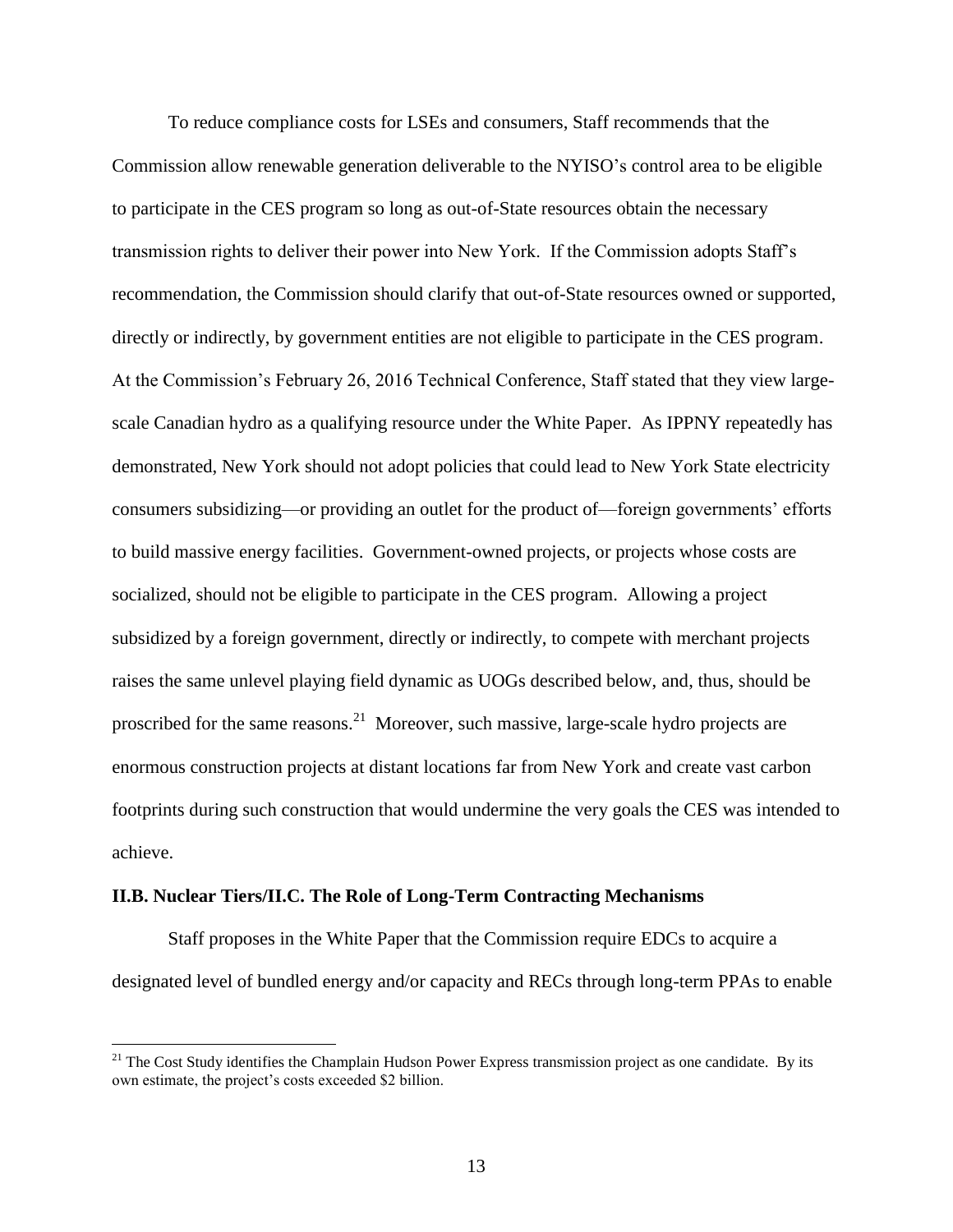a sufficient level of development of certain new renewable generation.<sup>22</sup> Staff states that the amount of mandatory EDC PPAs should be set at a level that reduces compliance costs while allowing for the development of a self-initiated market.<sup>23</sup> Staff also recommends that NYSERDA continue its solicitations for contracts to purchase RECs during the initial years of the CES and that such RECs be allocated or sold to LSEs for the fulfillment of their CES obligation.<sup>24</sup>

The Commission should reject Staff's proposal that EDCs be required to enter into longterm PPAs. Basing public policy programs on pricing mechanisms that insulate generators from competitive market prices, such as long-term, fixed-price energy contracts, can make generators participating in these programs indifferent to market prices that may signal the need to reduce output or curtail service to assure the reliability of the electric system. Markets work best where all participants have a stake in market rules and prices.

In the IPPNY August Comments, IPPNY cited to recent United States Court of Appeals decisions that held that states are preempted by the FPA from ordering utilities to sign contracts with wholesale generators that establish a wholesale rate. As discussed, *supra*, the United States Supreme Court in *Hughes* affirmed the decision of the Fourth Circuit Court of Appeals, which held that Maryland is preempted from requiring EDCs to enter into contracts that are conditioned on participating in the wholesale capacity auction and are tied to wholesale market prices.

While IPPNY continues to review the *Hughes* decision and reserves the right to supplement its position in its White Paper reply comments, given that IPPNY has only had a few

 $22$  White Paper at 36–37.

 $^{23}$  *Id.* at 40.

<sup>24</sup> *Id.* at 41.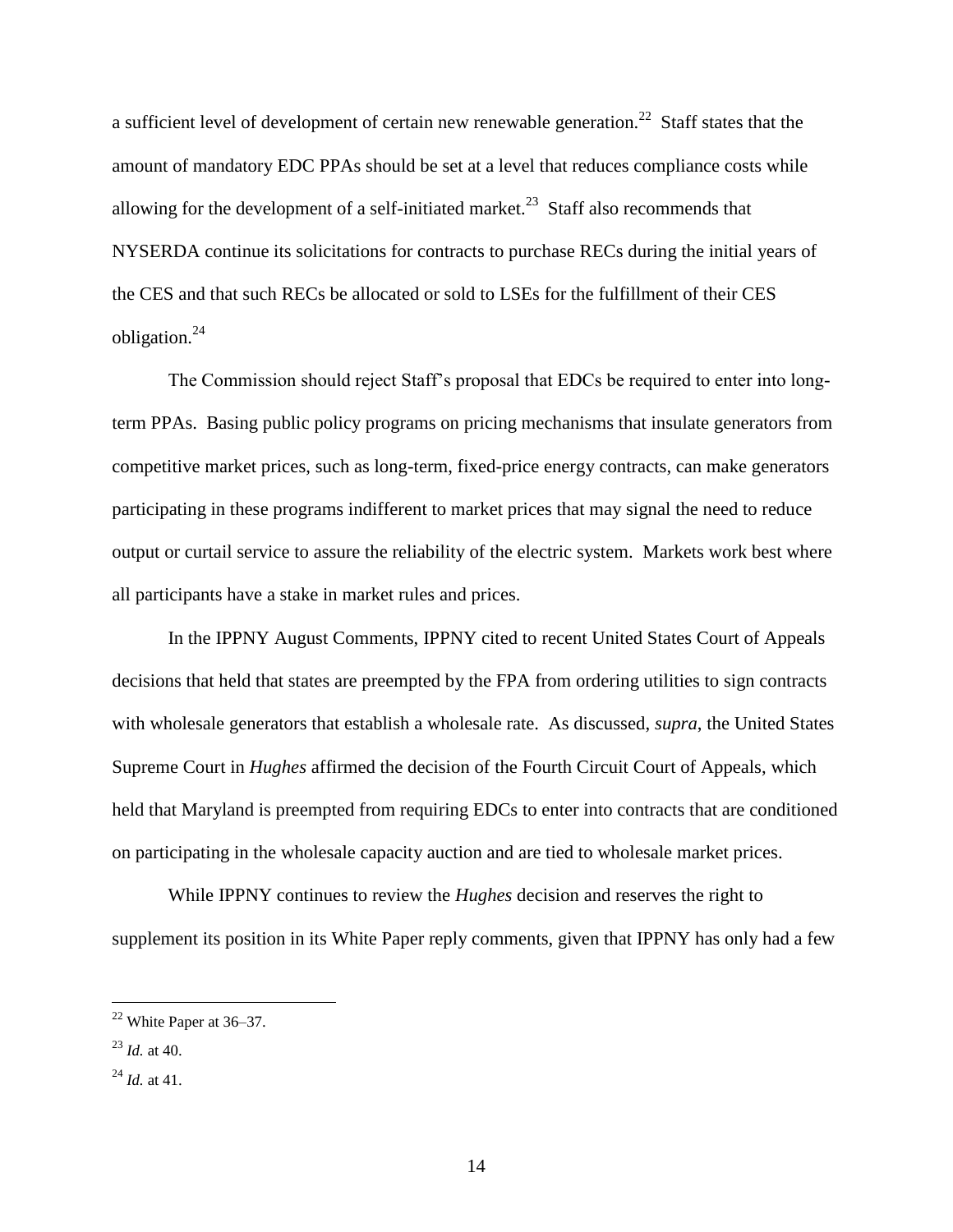days to consider this decision before these initial comments were due, *Hughes* further supports IPPNY's position that the Commission should rely on a market-based structure for the CES program that internalizes the value of carbon in wholesale energy prices. Any administrative construct the Commission adopts for the CES program in the short term to provide incentives to non-emitting resources must be structured in a way that is consistent with *Hughes*, and it must provide for all non-emitting resources (not otherwise socialized as per footnote 7) to be eligible to participate in the program applying the same eligibility requirements.

IPPNY supports Staff's proposal that NYSERDA continue its solicitations for contracts to purchase RECs because this approach has the least impact on the competitive wholesale market, assuming that the contracts are for RECs at a fixed price and they are structured to align with the implementation of a market-based CES program.<sup>25</sup> However, it is critical for these fixed price per kWh contracts to be structured properly. By its very design, the wholesale electricity market structure in New York values energy when and where it is needed most. By and large, traditional generators within the NYISO bid positive values for incremental energy because they can save fuel costs by reducing their generation levels. At any time that the NYISO energy market produces a negative price, the market is indicating that one or more transmission elements on the electric system are overloaded and the NYISO does not have sufficient generation that can be reduced quickly enough to relieve the overload. In those instances, the only way that the NYISO can relieve the overload is to reduce the generation with the lowest variable cost. Requiring resources to be subject to the real-time prices ensures that they are serving their own best interests by reducing energy when that response is needed by the system.

<sup>&</sup>lt;sup>25</sup> To the extent the Commission has fallen short of meeting its full renewable goals through NYSERDA's central procurement auction, the limiting factors have been the budget and frequency of auctions, not the lack of interest from project developers.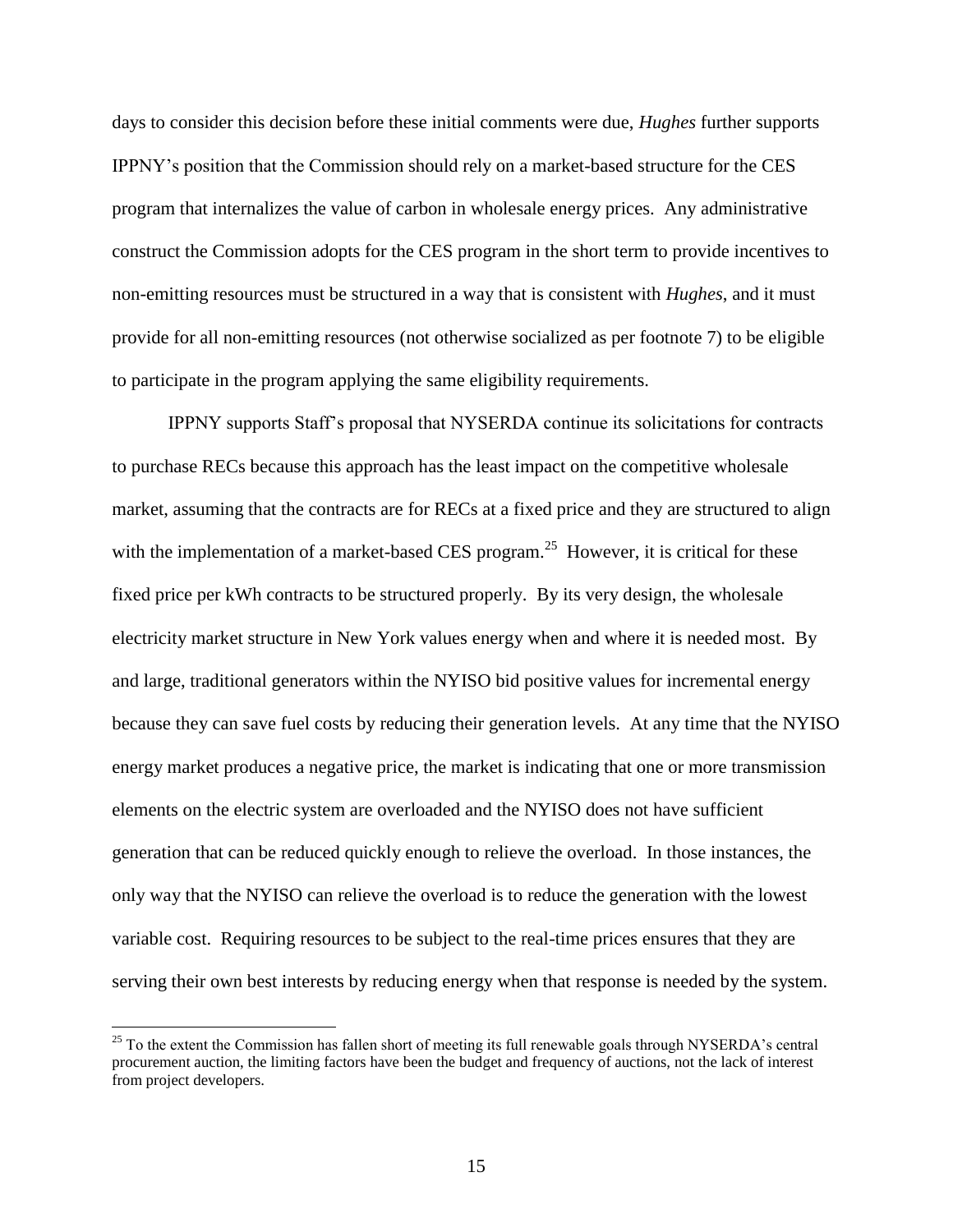Further, if generators are not responsive to market price signals and continue to operate when their output may threaten system reliability, the NYISO can be forced to take out-ofmarket actions to maintain the reliability of the system. The costs of the NYISO's actions are not reflected in market prices but are recovered in additional, unhedgeable uplift payments from consumers. Failing to structure this program correctly will ultimately distort competitive market price signals, harm the efficiency of the market, and be more expensive for consumers.

Therefore, the Commission should specify that the fixed price per kWh contracts must be structured to ensure a resource's payments reflect market prices so that it will be in the resource's economic interest to reduce output in the face of negative prices, which is the action needed by the system. Thus, the Commission should prohibit payments from being made during hours in which prices at the generator's location are less than or equal to zero. Like all other resources participating in the NYISO's energy market, these resources also should be required to make payments to the NYISO if they do not follow NYISO market signals and continue to produce energy when prices are negative. This approach would ensure that resources are not encouraged to operate when the system has too much generating capacity on-line. The Commission should, thus, order Staff to include a procurement approach in its Implementation Plan that reduces energy risk to developers while ensuring resources are responsive to fluctuating wholesale energy market prices.

#### **II.C.4 Utility Ownership and Self-Initiated Market Development**

In its White Paper, Staff states that one of the most contested issues in the LSR proceeding is whether the Commission should permit UOG. Staff states that "the debate is with respect to activities of the utilities' regulated distribution companies, not their non-regulated

16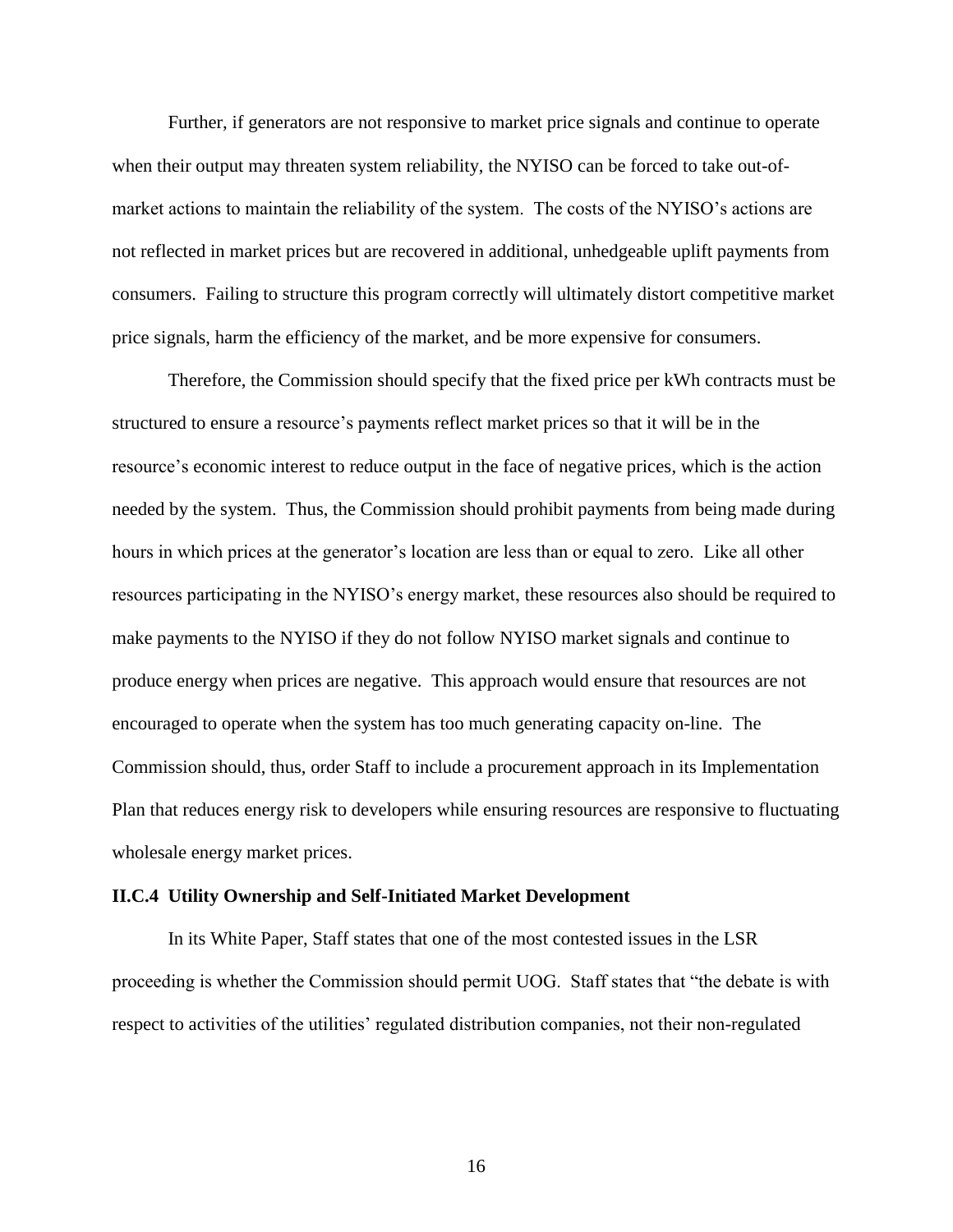affiliates."<sup>26</sup> Staff indicates that non-restructured or partially restructured states permit UOG but that UOG is not permitted, with very limited exceptions, in the Northeast.<sup>27</sup> While it suggests that EDCs may have a lower cost of capital than private investors and that EDCs may have an ability to benefit from federal tax credits, Staff acknowledges that the competitive threat of UOG in New York may discourage private investment in the State "and the effect will be less rather than more competitive efficiency."<sup>28</sup> Staff therefore recommends that, to encourage competitive entry of renewable resources, the Commission should "adhere to the principles articulated in the Framework Order wherein utility ownership of generation is only permitted in exceptional circumstances where there are demonstrable consumer benefits that could not otherwise be achieved."29

Staff proposes, however, that EDCs be allowed to own generation if the private market does not develop "sufficient levels of instate resources."<sup>30</sup> Staff also recommends that EDCs be permitted to invest in renewable projects "to lower costs of compliance with the CES while at the same time demonstrating how the utility investment will advance and not inhibit private investment."<sup>31</sup>

In the REV Framework Order, the Commission found that the risk of EDC ownership of DER undermining markets was greater than the potential benefit of EDC ownership to accelerate market growth. The Commission concluded that EDC ownership was contrary to REV's basic tenet that competitive markets and risk-based capital should be relied on to finance development,

- <sup>27</sup> *Id.* at 43.
- <sup>28</sup> *Id.*

- <sup>29</sup> *Id.* at 44.
- <sup>30</sup> *Id.*
- <sup>31</sup> *Id.*

<sup>&</sup>lt;sup>26</sup> White Paper at 41.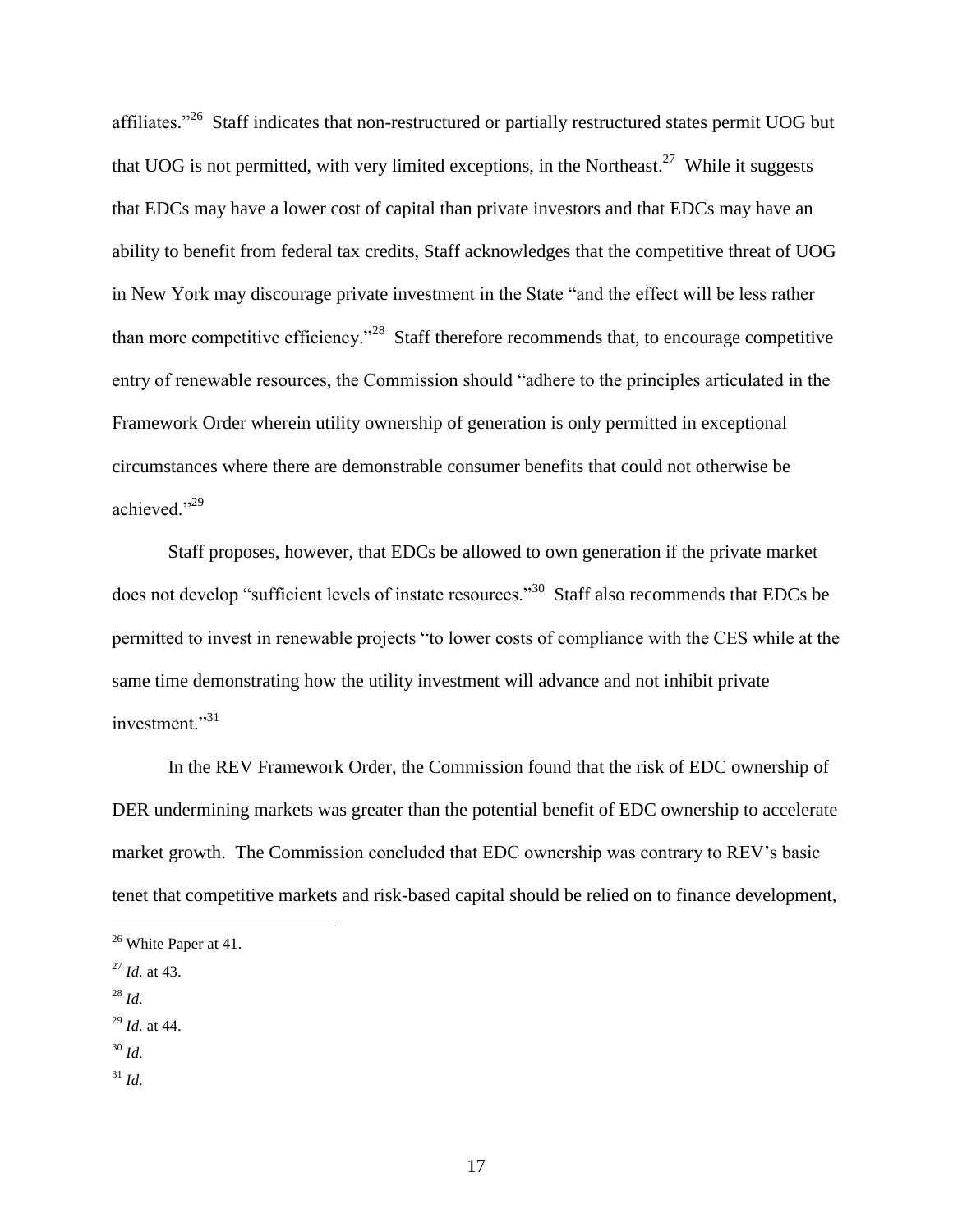as opposed to ratepayer funding, and that potential EDC ownership would chill private investment due to the EDCs' incumbent advantages. The Commission stated that "[m]arkets will thrive best where there is both the perception and the reality of a level playing field, and that is best accomplished by restricting the ability of utilities to participate.<sup>32</sup>

Contrary to Staff's statement in its White Paper that the Commission found in its REV Framework Order that EDC ownership of DER "would impose market power concerns,"<sup>33</sup> the Commission determined that the VMP concerns identified in the context of the restructuring of wholesale markets are not currently present with respect to DER because DER will be valued through the use of tariffs rather than bid-based auctions.<sup>34</sup> The Commission's primary reason that it generally prohibited EDC ownership of DER was that it would chill private investment because EDCs would be guaranteed cost recovery while private investors would have no such guarantee. Based on its findings in its REV Framework Order, the Commission adopted certain exceptions to the Commission's policy prohibiting EDC ownership of generation. The Commission ruled that EDC ownership of DER will be allowed under the following circumstances:

> 1) procurement of DER has been solicited to meet a system need, and a utility has demonstrated that competitive alternatives proposed by nonutility parties are clearly inadequate or more costly than a traditional utility infrastructure alternative;

> 2) a project consists of energy storage integrated into distribution system architecture;

3) a project will enable low or moderate income residential customers to benefit from DER where markets are not likely to satisfy the need; or

<sup>&</sup>lt;sup>32</sup> REV Framework Order at 67.

<sup>&</sup>lt;sup>33</sup> White Paper at 43.

<sup>&</sup>lt;sup>34</sup> REV Framework Order at 66.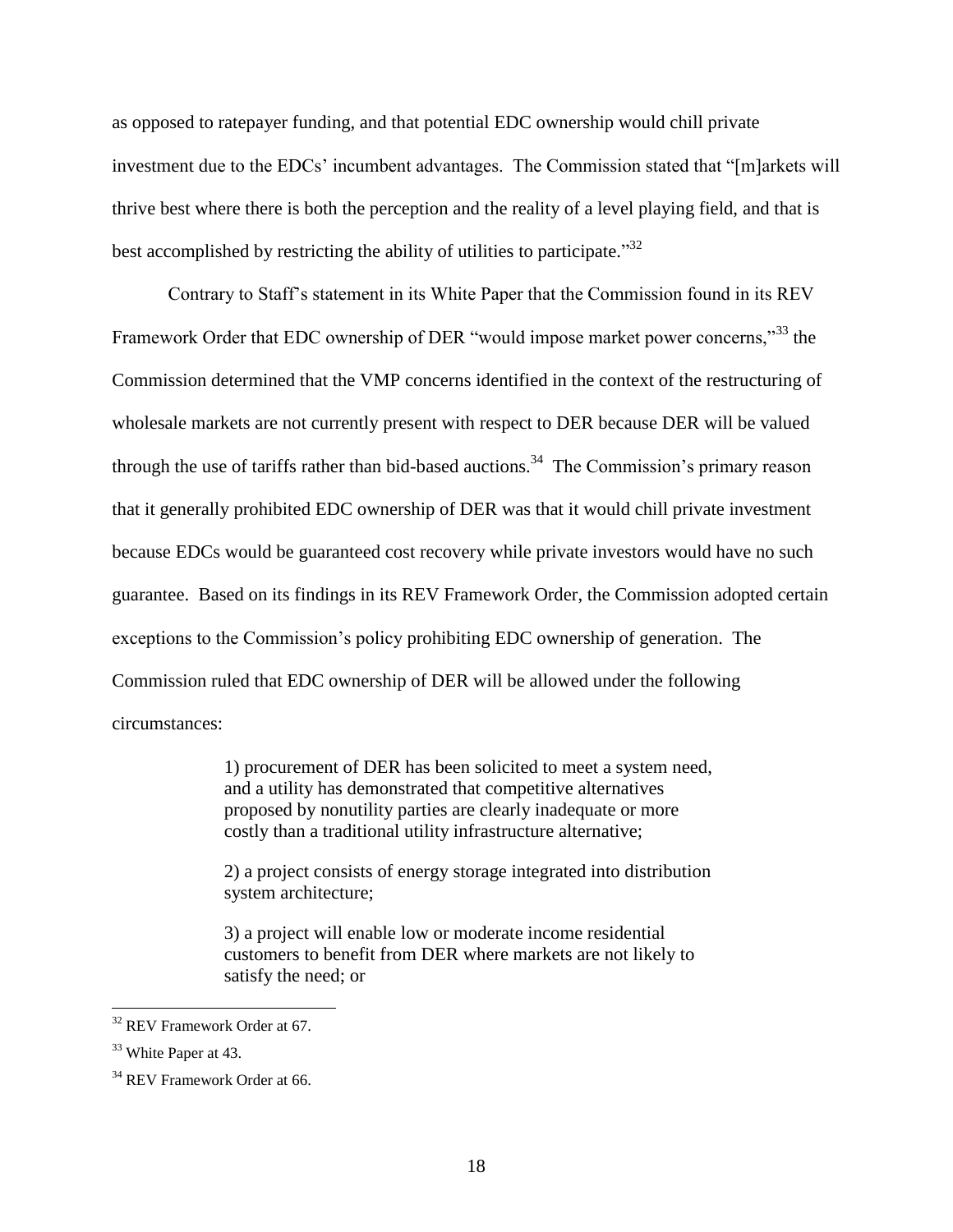4) a project is being sponsored for demonstration purposes.  $35$ 

The Commission should make clear in its order adopting a CES that EDC and EDCaffiliate ownership of LSRs raises significant threats of VMP that requires the Commission to impose tighter restrictions on such ownership than it did for EDC ownership of DER. Most of the renewable generation that will likely be developed to meet the CES goals will be LSRs that will participate in the competitive wholesale markets. Nowhere in its White Paper does Staff address the extensive discussion in the IPPNY August Comments that demonstrated that UOG is contrary to the Commission's long-standing, pro-competition policies implemented and reaffirmed over the past twenty years to protect the market from the exercise of VMP. As IPPNY discussed in the IPPNY August Comments and addresses more fully below, a crucially important aspect of the Commission's pro-competition policies is that transmission and distribution ("T&D") should be separated from generation to eliminate the potential that EDCs that own generation could exercise VMP to the detriment of wholesale competitive electricity markets and consumers.

The Commission's VMP Policy "established a rebuttable presumption that ownership of generation by an affiliate of a utility would unacceptably exacerbate the potential for vertical market power."<sup>36</sup> The Commission stated:

> Vertical market power occurs when an entity that has market power in one stage of the production process leverages that power to gain advantage in a different stage of the production process. A[n] [EDC] with an affiliate owning generation may, in certain

<sup>35</sup> *Id.* at 70.

<sup>36</sup> Cases 96-E-0900 et al*.*, *In the Matter of Orange & Rockland Utilities, Inc.'s Plans for Electric Rate Restructuring Pursuant to Opinion 96-12*, Statement of Policy Regarding Vertical Market Power (July 17, 1998), App. I, at 1–2 ("VMP Policy Statement").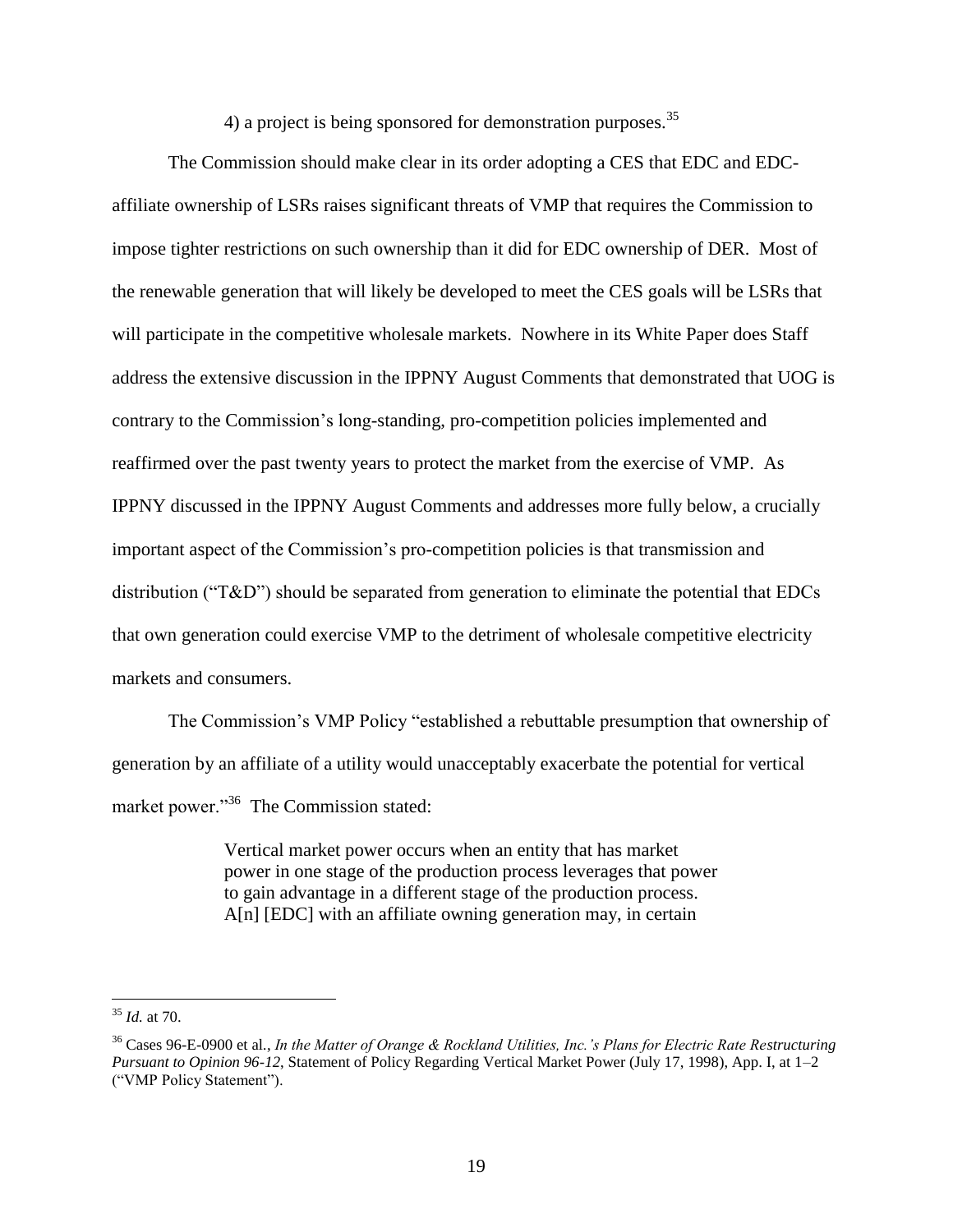circumstances, be able to adversely influence prices in that generator's market to the advantage of the combined operation.<sup>37</sup>

The Commission identified the potential for VMP in two instances. First, VMP could be exercised when an EDC owns generation in its own service territory. The Commission was concerned that the EDC could use its control of the T&D system to favor its own generation or thwart its competition by either lowering competitors' revenues or raising their costs. Second, VMP could be exercised when an EDC owns generation that is located on the exporting side of a transmission constraint. The Commission was concerned that the T&D utility could use its control of the transmission system to increase constraints and raise the value of its generating assets.

The Commission found that, in a wholesale or retail competitive model, generation and energy service functions should be separated from T&D, wherever feasible, to eliminate concerns related to the exercise of VMP and best meet the interests of ratepayers. The Commission determined that total divestiture of generation was the clearest way to allay concerns about VMP and avoid anti-competitive behavior (such as favored treatment of affiliates and cross-subsidies among affiliates in both competitive and monopoly environments).  $38$ Finding that separating ownership of generation from T&D was preferable to relying on regulatory controls and enforcement mechanisms, because the latter was incapable of timely identifying and remedying the potential for abuse, the Commission established a rebuttable

<sup>37</sup> *Id.* App. I, at 1.

<sup>38</sup> Cases 94-E-0952 et al., *In the Matter of Competitive Opportunities Regarding Electric Service*, Opinion 96-12 (May 20, 1996), at 64–65 ("Opinion 96-12").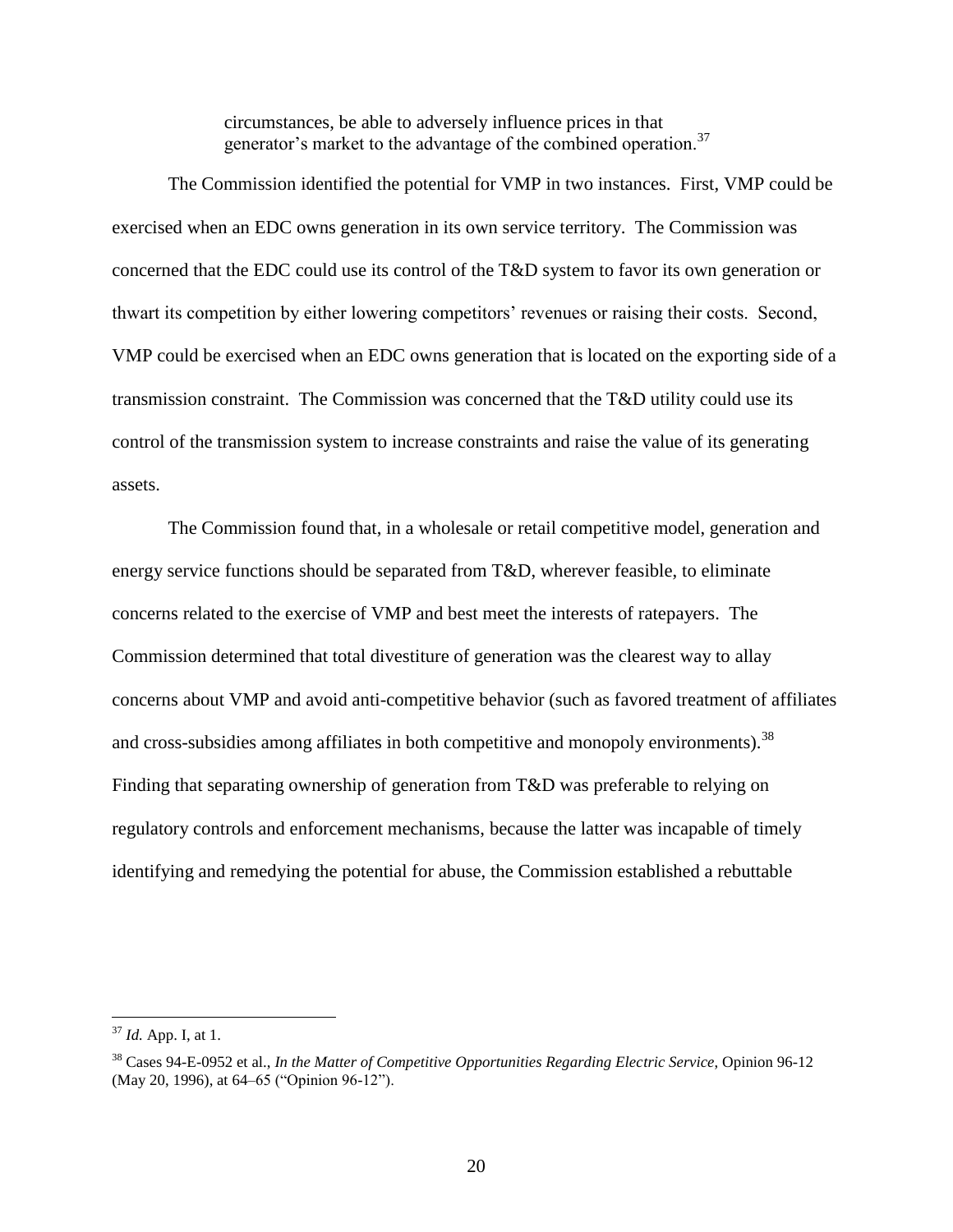presumption that separation of these functions was required.<sup>39</sup> The first paragraph of the VMP Statement summarizes the Commission's findings:

> In creating a competitive electric market, the Commission has viewed divestiture as a key means of achieving an environment where the incentives to abuse market power are minimized. Recognizing that vigilant regulatory oversight cannot timely identify and remedy all abuses, it is preferable to properly align incentives in the first place. $40$

In addition, the Commission stated that divestiture would help create a larger number of competing generating companies, which would result in a more dynamic market.<sup>41</sup>

The Commission, therefore, strongly encouraged the EDCs to divest their generation. It adopted its VMP policy, a step which ultimately occurred and was sanctioned by the Commission in orders issued in the utility-specific rate and restructuring cases. To avoid the adverse impacts that would result from the exercise of VMP on both the continued development of competitive markets and, concomitantly, consumers, the Commission established strict VMP guidelines in the VMP Policy Statement that expressly provide that the proponent of a proposal to own both transmission and generation would face a very high hurdle in its Public Service Law ("PSL") Section 70 proceeding, namely, it must overcome the rebuttable presumption that such dual ownership would unacceptably exacerbate the potential for VMP. The Commission ruled:

> To guard against undesirable incentives, a rebuttal [sic] presumption will exist for purposes of the Commission's Section 70 review of the transfer of generation assets, that ownership of generation by a T&D company affiliate would unacceptably exacerbate the potential for vertical market power. To overcome the presumption the T&D company affiliate would have to demonstrate that vertical market power could not be exercised because the circumstances do not give the T&D company an

<sup>&</sup>lt;sup>39</sup> VMP Policy Statement, App. I at 1.

<sup>40</sup> *Id.* (emphasis added).

 $41$  Opinion 96-12 at 65.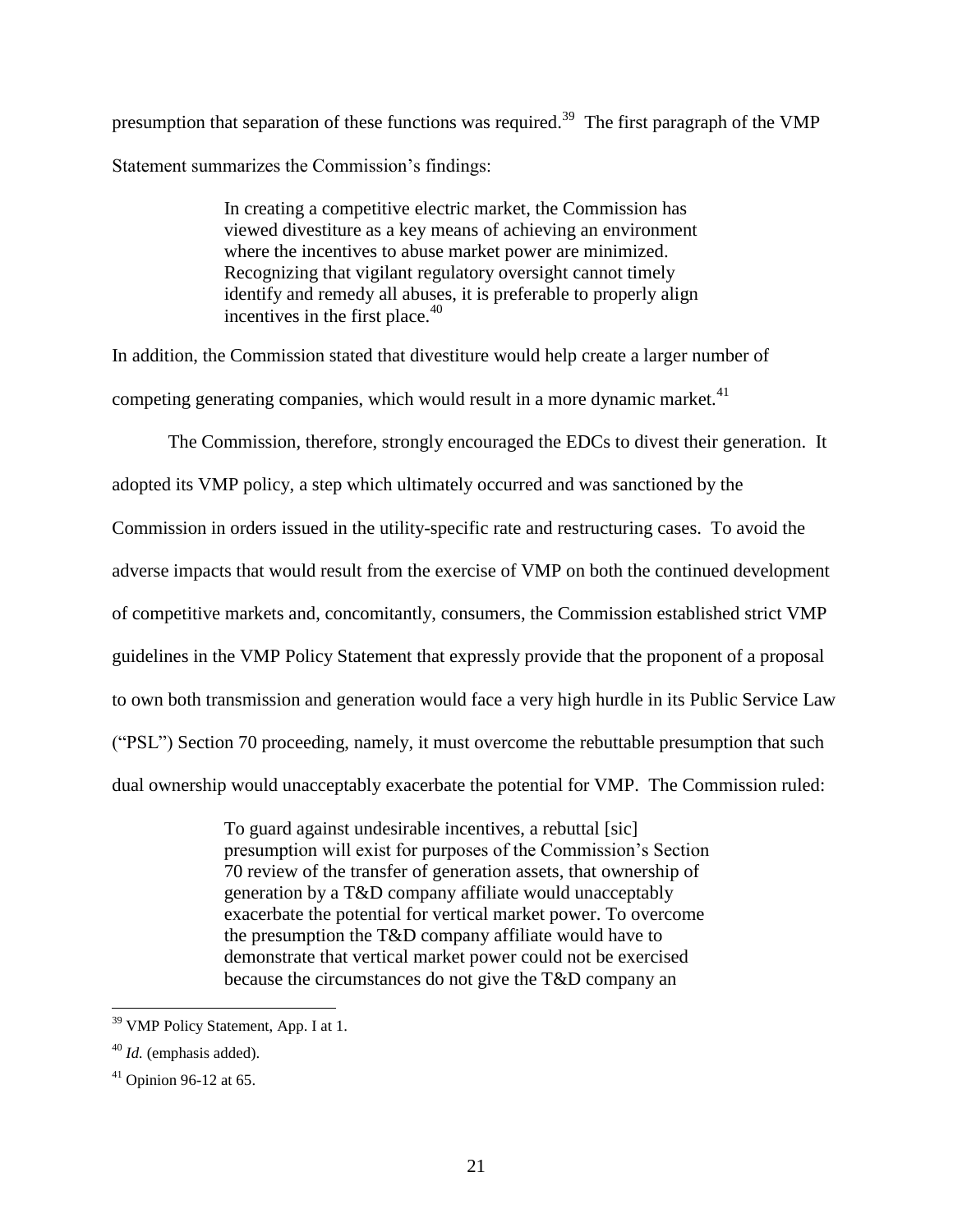opportunity to exercise market power, or because reasonable means exist to mitigate market power. Alternatively, the T&D company would need to demonstrate that substantial ratepayer benefits, together with mitigation measures, warrant overcoming the presumption. $42$ 

The Commission reaffirmed its VMP Policy Statement when it conditioned its approval of Iberdrola's acquisition of Rochester Gas and Electric Corporation ("RGE") and New York State Electric and Gas Corporation ("NYSEG") on the divestment of any and all fossil-fueled generating assets in New York State and the prohibition of the future construction or acquisition of any fossil-fueled generation in New York owned by Iberdrola and its affiliates.<sup>43</sup> While the Commission directed NYSEG and RGE to develop a limited amount of wind generation in their service territories or pay money into a fund for the benefit of ratepayers, such action was specific to the facts and circumstances of the merger at hand. It was also required to support the merger's approval (*i.e*., by mandating that Iberdrola foot the bill to construct renewable generation which provided substantial ratepayer benefits of \$275 million) and was contingent upon the generation being owned by affiliates separate from the EDC and the imposition of VMP mitigation measures.

The Commission should continue to prohibit EDCs from owning any generation facilities in New York State, including LSRs, to guard against the exercise of VMP so long as private investors are willing and able to develop projects in New York. Indeed, the very purpose of this proceeding is to design a CES structure that would foster efficient and cost-effective investment by private parties. Unlike the case in Iberdrola, where Iberdrola was mandated to incur costs to

 $42$  VMP Policy Statement, App. I at 1–2.

<sup>43</sup> Case 07-M-0906, *Joint Petition of Iberdrola, S.A., Energy East Corporation, RGS Energy Group, Inc., Green Acquisition Capital, Inc., New York State Electric & Gas Corporation and Rochester Gas and Electric Corporation for Approval of the Acquisition of Energy East Corporation by Iberdrola, S.A*., Order Authorizing Acquisition Subject to Conditions (Jan. 6, 2009).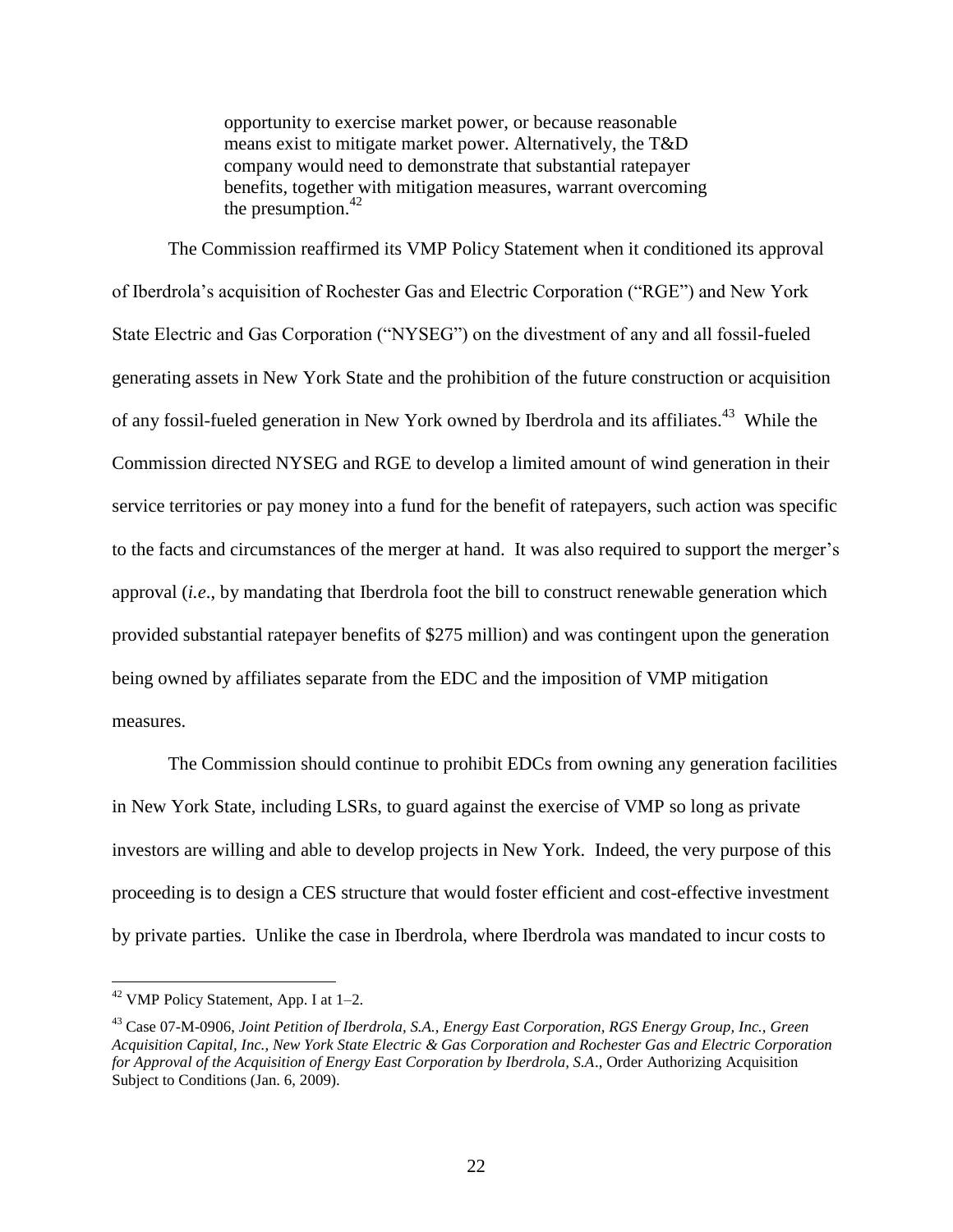construct renewable resources that provided \$275 million in ratepayer benefits, which were needed for the Commission to find the proposal was in the public interest, and, thus, to secure the Commission's merger approval, there are no significant ratepayer benefits being offered by any EDCs (*i.e*., the EDCs will seek to rate base any new projects) that could not be provided by private investors to offset the harm that will be caused by the EDCs' potential exercise of VMP if they own LSRs. Indeed, NYSERDA stated in the NYSERDA Report that its analysis shows that privately-owned projects are the lowest cost solutions.<sup>44</sup>

Staff does not demonstrate in its White Paper how its recommendations could be read in harmony with the Commission's VMP policy, attempting instead to rely on the principles articulated in the REV Framework Order permitting EDC ownership of DER. Yet, allowing EDCs to own generation if the private market does not develop "sufficient levels of instate resources" would give the EDCs a perverse incentive to limit development of renewable resources by merchant developers in New York. As the Commission correctly anticipated, the mechanisms employed to achieve these results could be quite varied, including contracting with resources out-of-State or obstructing in-State development through uneven administration of interconnection studies, contract negotiations, or otherwise so that the Commission will be more inclined to declare a market failure and turn to the EDCs to develop and own new renewable projects in-State. If the Commission adopts an "exceptional circumstances" exception to its policy prohibiting UOG, it should be limited to circumstances where private developers do not submit proposals in response to competitive solicitations. It is not sufficient to claim "market failure" without demonstrating that private developers were given a clear and defined

<sup>44</sup> NYSERDA Report at 126*.*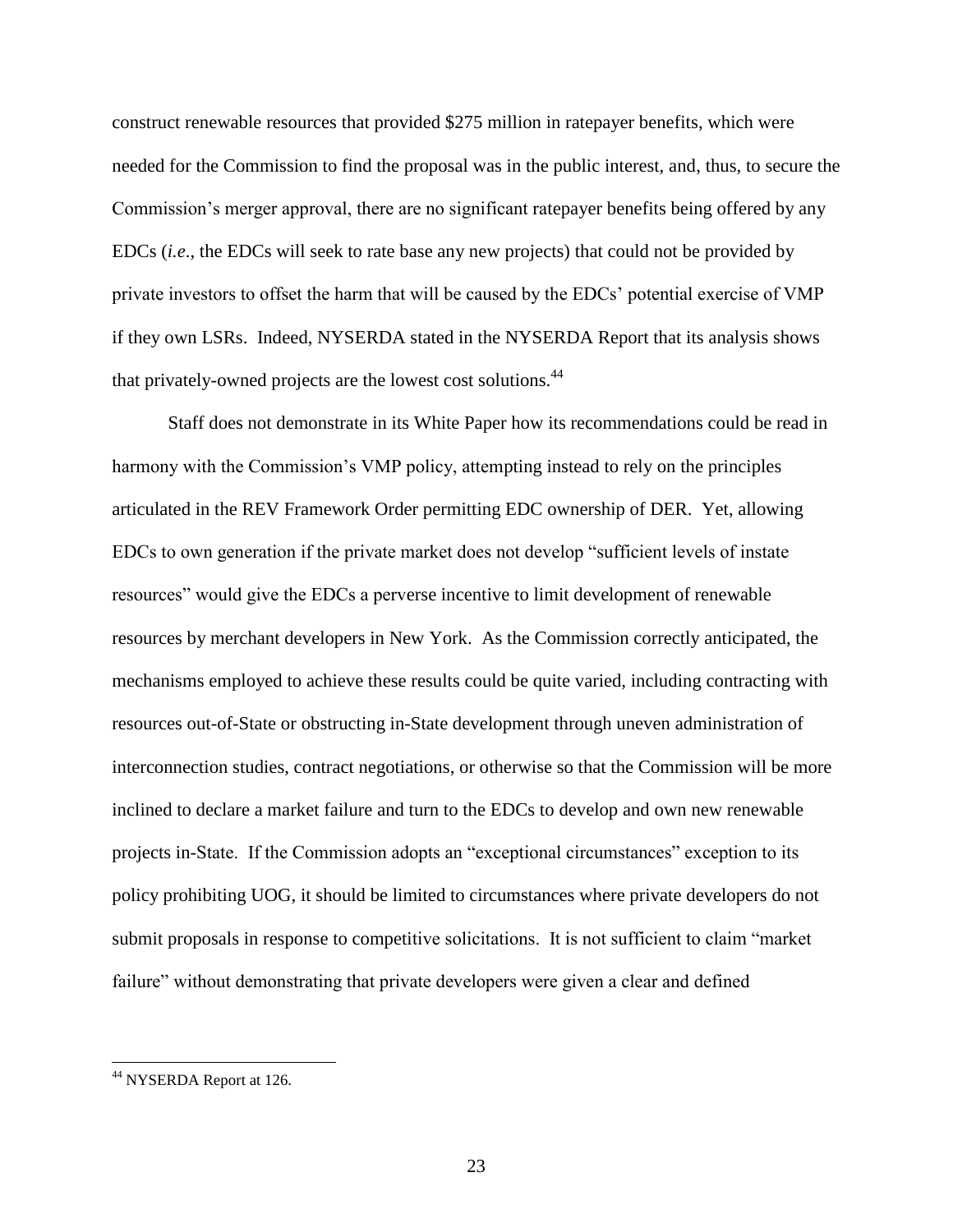opportunity to meet the need for generation.<sup>45</sup> If the Commission determines exceptional circumstances may exist, no determination should be made without first triggering a close inspection of the solicitation and related market design to understand why competitive entities did not respond. This examination step is key to identifying and correcting for any design failures rather than simply "band-aiding" the situation.

Staff's proposal that EDCs be permitted to invest in renewable projects in partnership with private developers is unclear as to whether EDCs would take an ownership role. The Commission should reject this proposal if the EDCs' return of, and on, such investment depends on the success of the projects because EDCs will have an incentive to exercise market power to provide an unfair advantage to projects in which they have invested. The Commission should also make clear that an EDC's affiliates are prohibited from owning generation in the EDC's electric service territory because EDCs have a strong incentive to favor their unregulated affiliates' projects due to their ability to earn unregulated returns.

Finally, the argument that UOG may be advantageous because utilities have a lower cost of capital than merchant developers is flawed. It is impossible to fairly compare the costs and benefits of a proposed project that will obtain cost-of-service, rate-based recovery with a private developer's proposed project that must rely on REC payments and market revenues for cost recovery. EDCs' revenue requirements are largely guaranteed by the Commission, and the

<sup>&</sup>lt;sup>45</sup> The Commission should examine the status of interconnection requests at the NYISO and applications under Article 10 of the PSL to ensure that Staff's proposed CES targets are realistic in light of the time it is taking for applicants to complete these processes. Article 10 applies to all facilities that are 25 MW or larger, including renewable facilities, and has a minimum process timeframe of one year; however, the first CES target is in 2017. Unrealistic targets should not be grounds for declaring "market failure" which would allow the EDCs to reenter the generation business. In addition to completing the Article 10 process, power plant developers would need to obtain project financing and complete the construction of the facility, which could take approximately five years. All of these needed steps call into question the appropriateness of the 2017 and 2020 CES targets. In addition, the Commission should confirm the statements made by DPS Staff during the February 26 technical conference that projects awarded contracts by NYSERDA in the 2016 solicitation would be included in the 2017 calculations.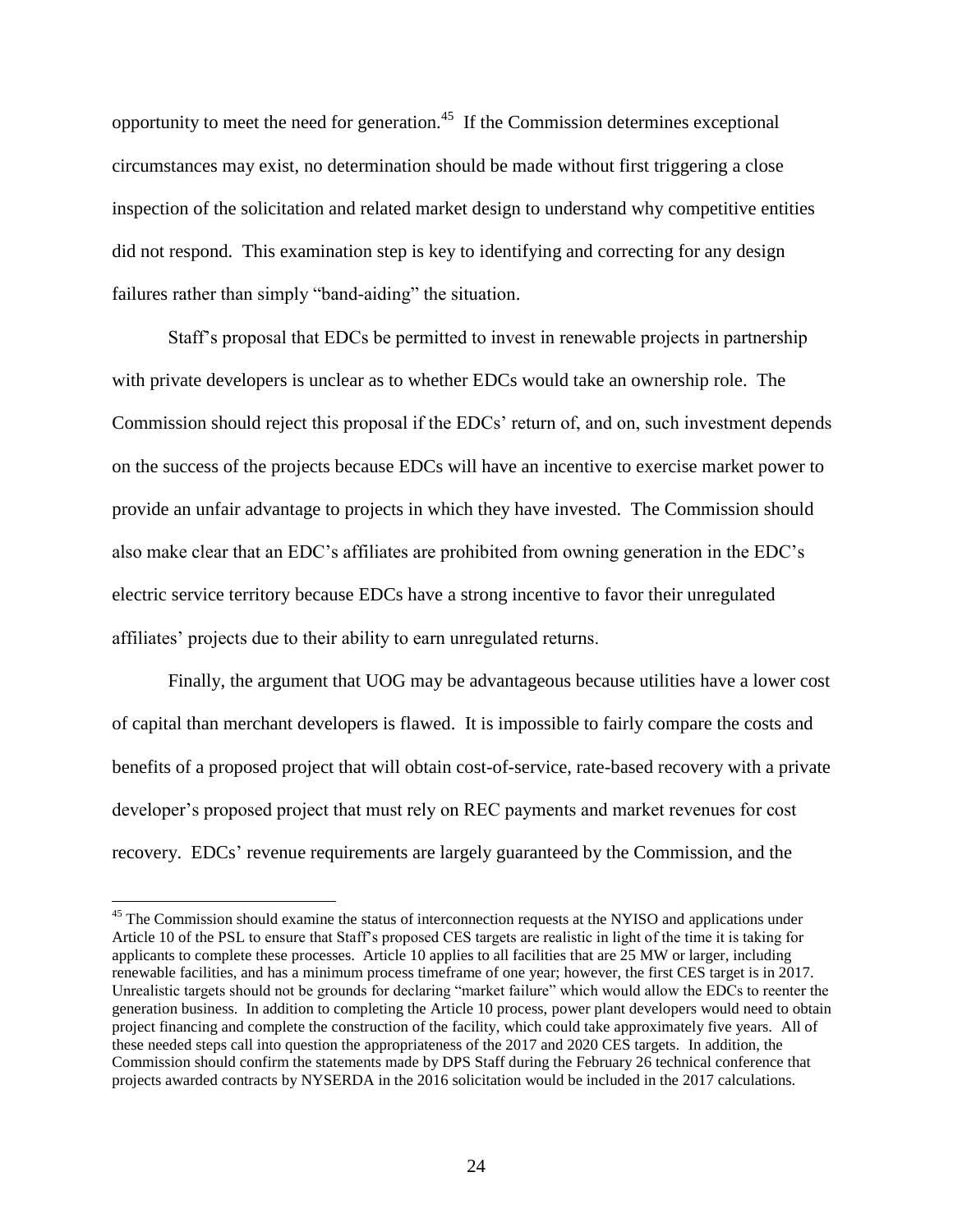Commission allows EDCs to recover cost overruns of projects so long as they are prudently incurred. If EDCs are allowed to develop or acquire an interest in cost-of-service, rate-regulated LSR, ratepayers ultimately will be put back in the position of being at risk of shouldering the cost overruns of such projects. As history demonstrates, the risk of such cost overruns is very real. For example, Consolidated Edison Company of New York, Inc.'s ("Con Edison") East River Repowering Project, prompted by needs on Con Edison's steam system, had an initial estimated cost of \$406 million. However, by project completion, the costs had skyrocketed to nearly twice as high as Con Edison's estimate and ratepayers were required to bear final costs of \$788.3 million, almost a 100% overrun of original cost estimates.<sup>46</sup> Similarly, RGE's construction of its Rochester Transmission Project (albeit a transmission project) was projected to cost approximately \$75.4 million when initially authorized.<sup>47</sup> The estimates subsequently ballooned to \$125 million, a 60% increase. In the case of a merchant LSR facility, private investors bear the risk of cost overruns and loss, not consumers. Merchant companies bear operation and maintenance risk and performance risk, and are incented to maximize the value of a project's output. Because they do not have the luxury of an assured regulated revenue stream to cover their costs, they are forced to be more efficient, due to the very structure—competitive markets and risk-based capital to finance development—for which the Commission advocated in the REV Proceeding. UOG, with its regulated returns, does not have the same incentives. Problems such as cost overruns and negative impacts on the competitive markets can be avoided by continuing to prohibit EDCs from owning cost-of-service, rate-regulated generation assets.

<sup>46</sup> Case 05-S-1376, *Proceeding on Motion of the Commission as to the Rates, Charges, Rules and Regulations of the Consolidated Edison Company of New York. Inc. for Steam Service*, Order Determining Revenue Requirement and Rate Design (Sept. 22, 2006), at 6.

<sup>47</sup> Case 03-T-1385, *Rochester Gas and Electric Corporation,* Order Granting Certificate of Environmental Compatibility and Public Need (Dec. 16, 2004), at 6.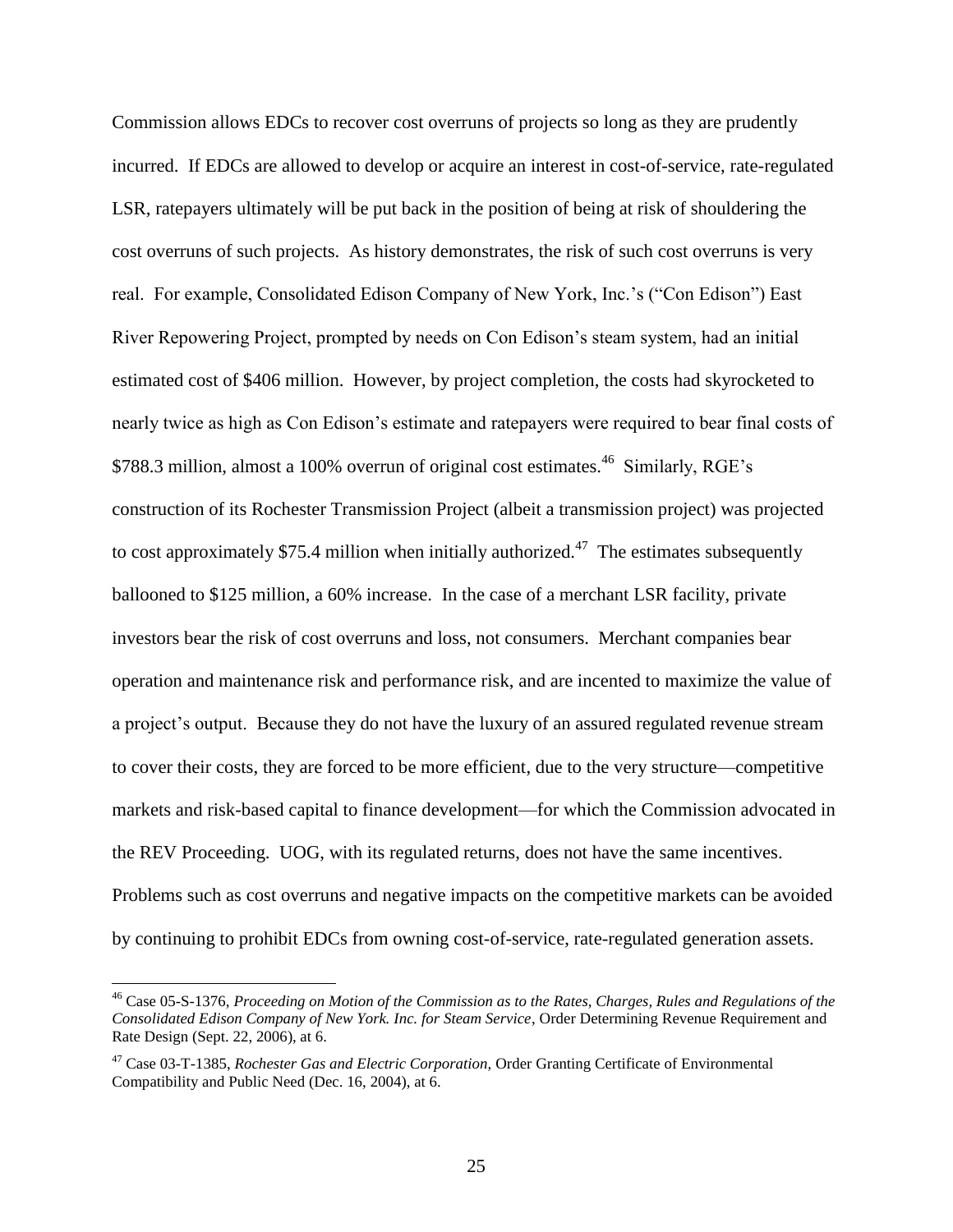UOG indisputably will skew the playing field against merchant developers. A project that is willing to cap the total cost exposure to consumers to a REC payment and otherwise rely on market revenues to recoup its investment would ultimately be more beneficial to customers than a cost-based solution that may have a lower initial cost estimate (making it appear to be the better choice) but also retains the ability to seek recovery of all costs without limitation. Allowing UOG would provide EDCs the perverse incentive to underbid their projects and have them selected, only to later recover any cost overruns through rates. This structure does not allow for true competition between private developers and UOG because the former would be bound by their bids whereas the latter would not guarantee a price or shoulder permitting, development, and construction risk.

The Commission's determination that merchant companies can build and operate generation more efficiently than utilities was one of the main reasons the Commission decided to restructure the electric utility industry in New York two decades ago. Private investors have developed and operated projects more efficiently than the EDCs did in the pre-restructuring era. It would be a complete reversal of two decades of Commission policy if the Commission were to ignore the sound bases for its determinations and instead find that utilities can build renewable facilities at a lower cost than merchant companies without taking into account the risk factors and actual all-in costs.

Merchant development of renewable resources has been effective. Nothing has changed in the intervening two decades since the Commission issued Opinion 96-12 that has altered the balance of the basic economics and other factors relating to merchant versus UOG projects. Thus, the Commission should stay the course.

26